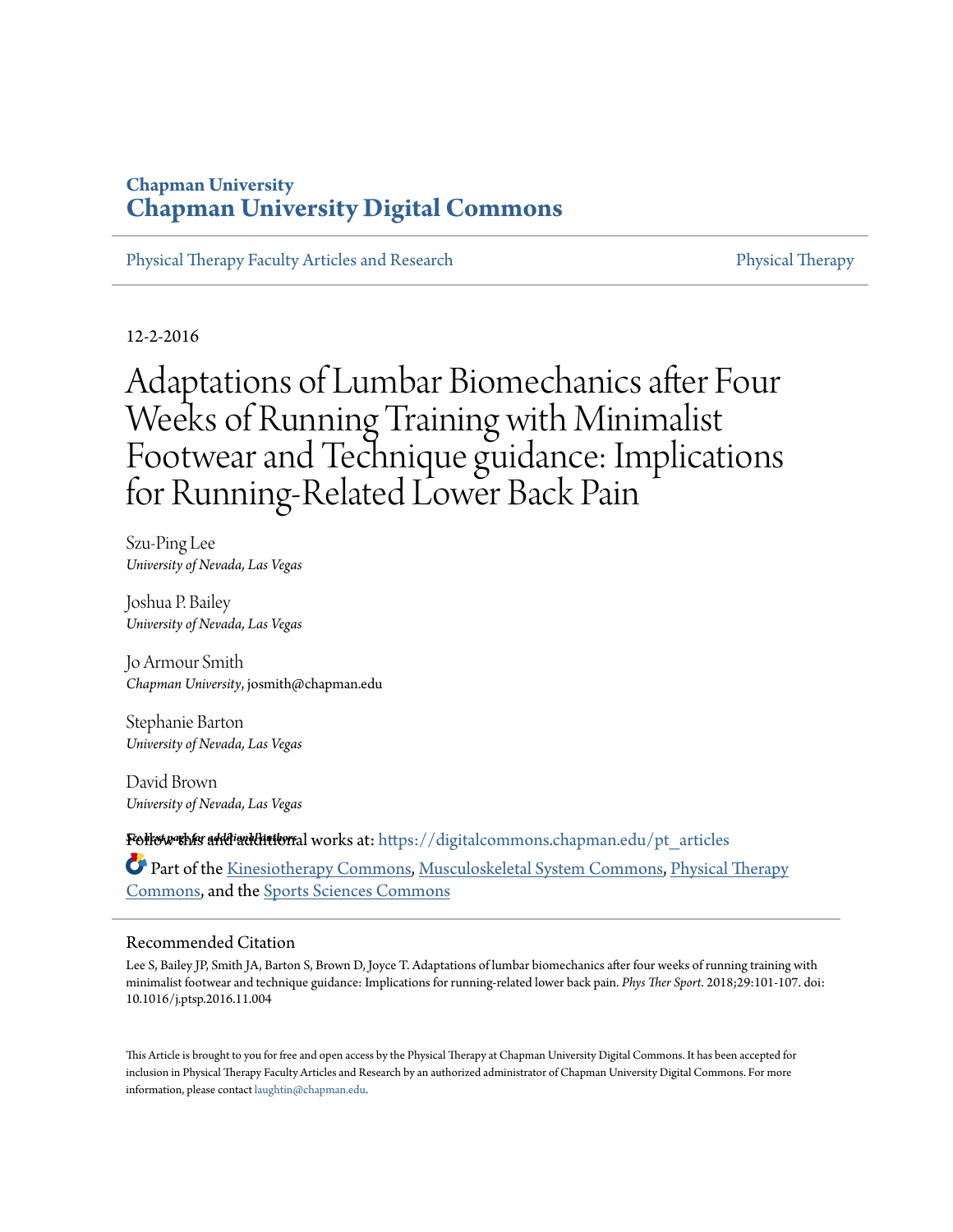# Adaptations of Lumbar Biomechanics after Four Weeks of Running Training with Minimalist Footwear and Technique guidance: Implications for Running-Related Lower Back Pain

#### **Comments**

NOTICE: this is the author's version of a work that was accepted for publication in *Physical Therapy in Sport*. Changes resulting from the publishing process, such as peer review, editing, corrections, structural formatting, and other quality control mechanisms may not be reflected in this document. Changes may have been made to this work since it was submitted for publication. A definitive version was subsequently published in *Physical Therapy in Sport*, volume 29, in 2018. [DOI: 10.1016/j.ptsp.2016.11.004](https://doi.org/10.1016/j.ptsp.2016.11.004)

The Creative Commons license below applies only to this version of the article.

#### **Creative Commons License** <u>@O®©</u>

This work is licensed under a [Creative Commons Attribution-Noncommercial-No Derivative Works 4.0](https://creativecommons.org/licenses/by-nc-nd/4.0/) [License.](https://creativecommons.org/licenses/by-nc-nd/4.0/)

#### **Copyright**

Elsevier

#### **Authors**

Szu-Ping Lee, Joshua P. Bailey, Jo Armour Smith, Stephanie Barton, David Brown, and Talia Joyce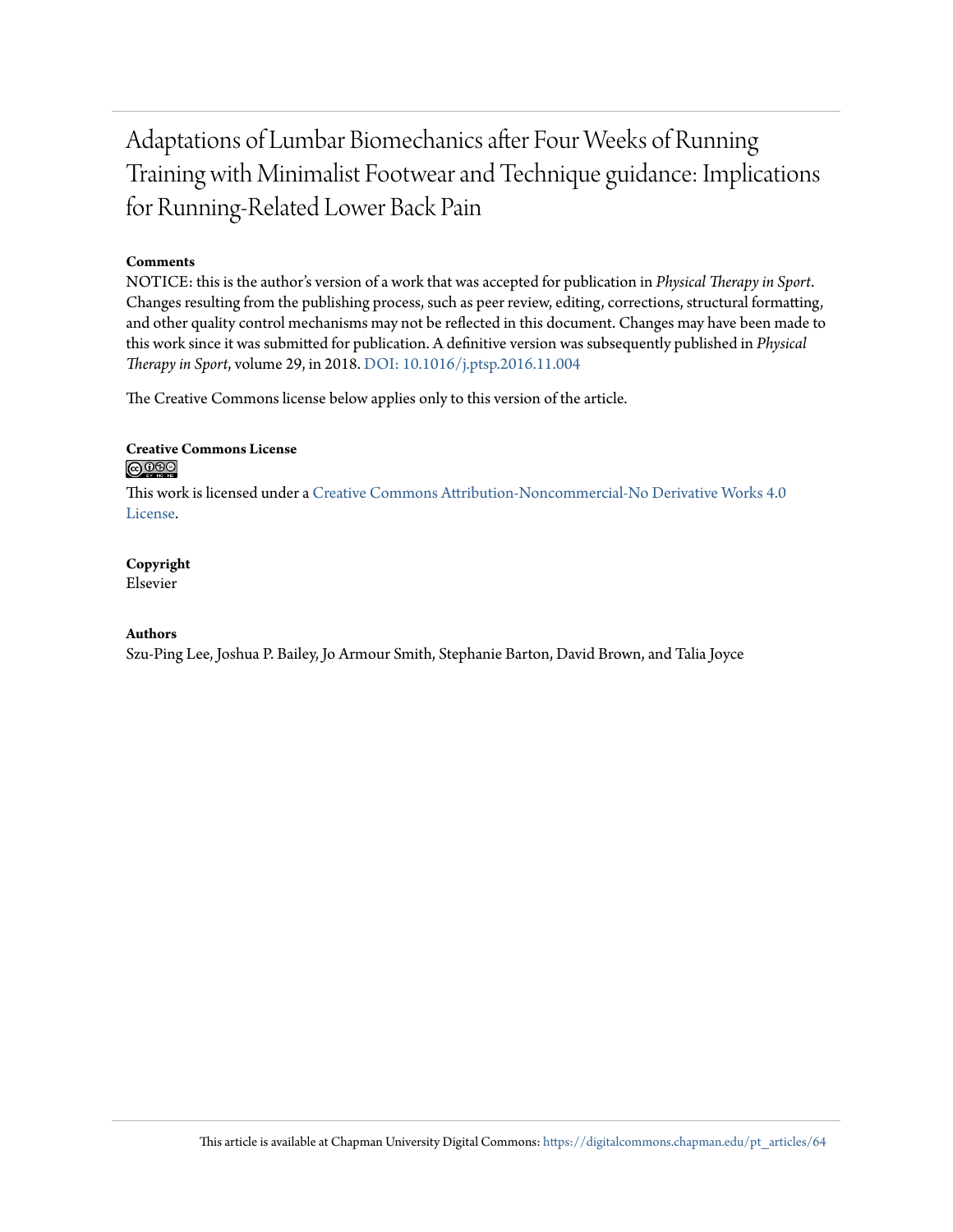# ADAPTATIONS OF LUMBAR BIOMECHANICS AFTER A FOUR-WEEK RUNNING TRAINING WITH MINIMALIST FOOTWEAR AND TECHNIQUES: IMPLICATIONS FOR RUNNING-RELATED LOWER BACK PAIN

Szu-Ping Lee,  $PT$ ,  $PhD<sup>1</sup>$ 

Joshua P. Bailey,  $MS<sup>2</sup>$ 

Jo Armour Smith, PT, PhD<sup>3</sup>

Stephanie Barton,  $DPT<sup>1</sup>$ 

David Brown,  $DPT<sup>1</sup>$ 

Talia Joyce,  $DPT<sup>1</sup>$ 

<sup>1</sup>Department of Physical Therapy, University of Nevada, Las Vegas, Nevada, USA <sup>2</sup>Department of Kinesiology & Nutritional Science, University of Nevada, Las Vegas, Nevada, USA

<sup>3</sup>Department of Physical Therapy, Chapman University, Orange, California, USA

Corresponding author:

Szu-Ping Lee, PT, PhD

Department of Physical Therapy, University of Nevada, Las Vegas

4505 S. Maryland Parkway, Box 453029, Las Vegas, NV 89154-3029, USA

Phone: (702)895-3086

Email: szu-ping.lee@unlv.edu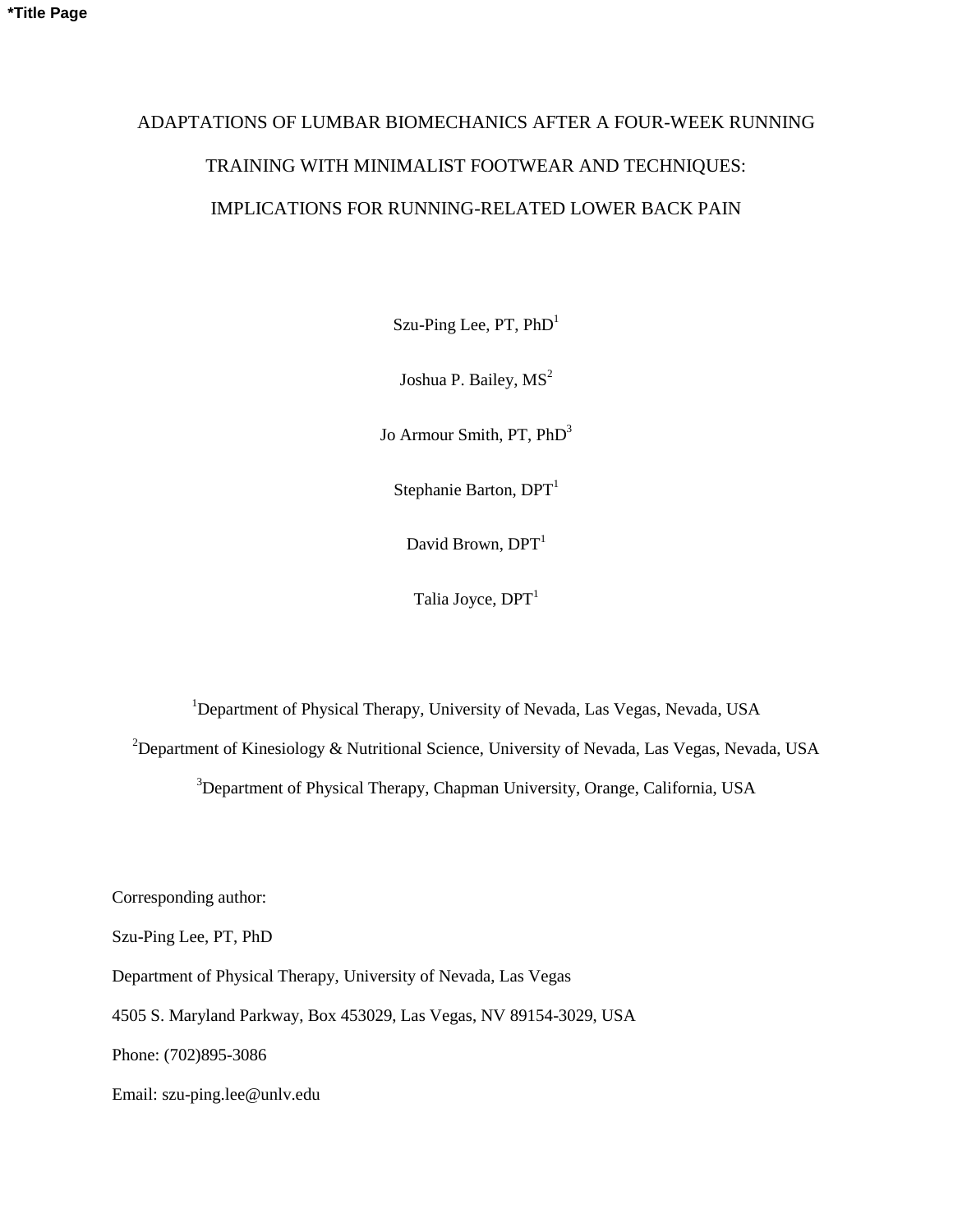- A 4-week minimalist style running training was conducted in recreational runners.
- After training, runners exhibited reduced lumbar extension angle during stance.
- After training, runners exhibited reduced lumbar paraspinal muscle activation.
- Changes in lumbar kinematics and muscle activation transferred to normal running.
- No runner reported any adverse effect during the 4-week training.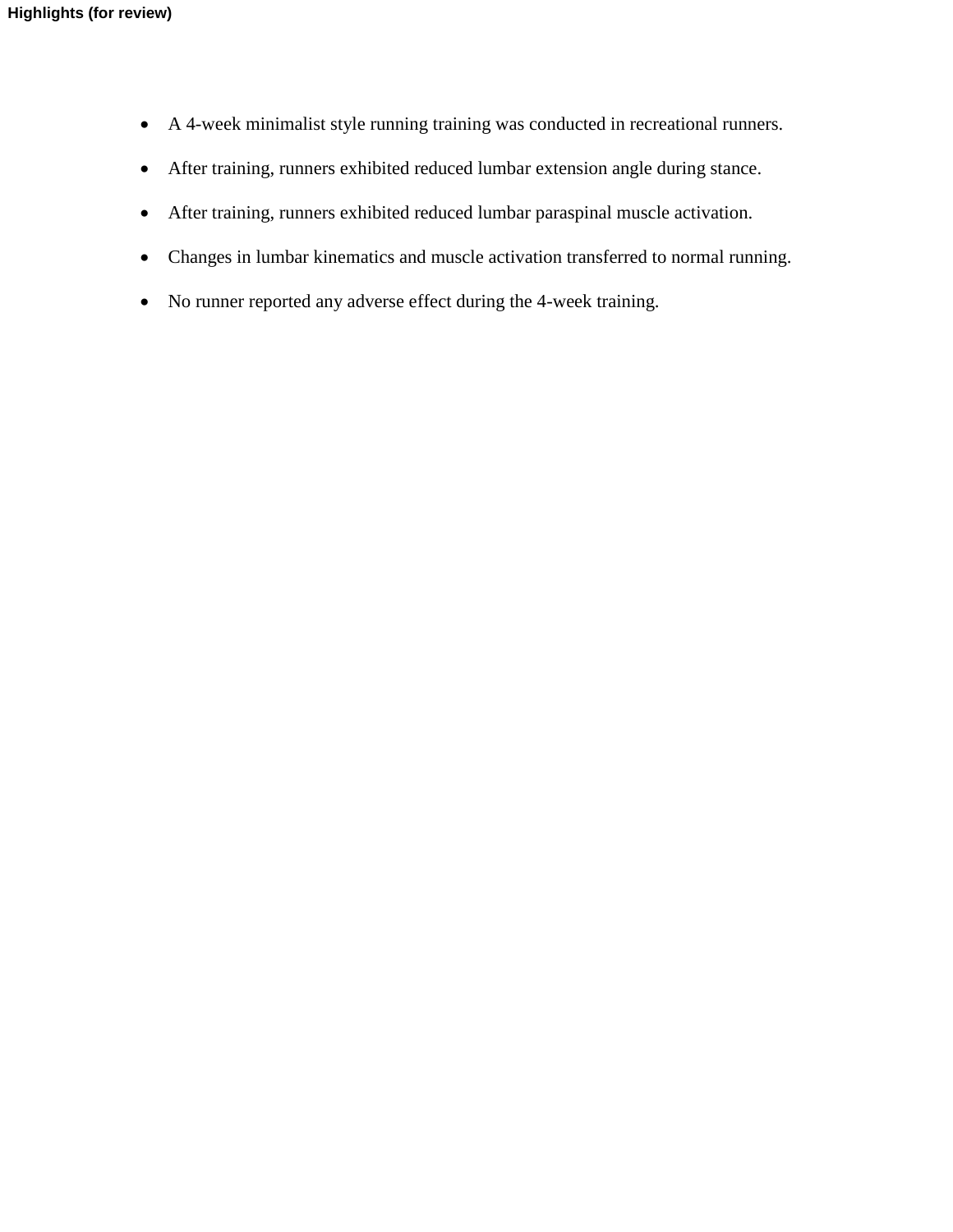| $\mathbf 1$<br>$\sqrt{2}$        | $\mathbf{1}$     | ADAPTATIONS OF LUMBAR BIOMECHANICS AFTER A FOUR-WEEK      |
|----------------------------------|------------------|-----------------------------------------------------------|
| $\mathsf 3$<br>$\overline{4}$    | $\overline{2}$   | RUNNING TRAINING WITH MINIMALIST FOOTWEAR AND TECHNIQUES: |
| 5<br>6<br>$\boldsymbol{7}$       | $\mathsf 3$      | IMPLICATIONS FOR RUNNING-RELATED LOWER BACK PAIN          |
| $\,8\,$<br>9<br>$10\,$<br>$11\,$ | $\overline{4}$   |                                                           |
| $1\sqrt{2}$<br>13<br>14          | 5                |                                                           |
| 15<br>16<br>17                   | $\boldsymbol{6}$ |                                                           |
| $18\,$<br>19<br>$20\,$           | $\overline{7}$   |                                                           |
| 21<br>22<br>23                   | 8                |                                                           |
| 24<br>25<br>26                   | 9                |                                                           |
| 27<br>$2\,8$<br>29<br>$30$       | 10               |                                                           |
| 31<br>32<br>33                   | 11               |                                                           |
| 34<br>35<br>36                   | 12               |                                                           |
| 37<br>38<br>39                   | 13               |                                                           |
| $40\,$<br>$41\,$<br>$4\sqrt{2}$  | 14               |                                                           |
| 43<br>$4\,4$<br>45               | 15               |                                                           |
| 46<br>47<br>$4\,8$               | 16               |                                                           |
| 49<br>50<br>51<br>52             | $17\,$           |                                                           |
| 53<br>54                         | 18               |                                                           |
| 55<br>56<br>57                   | 19               |                                                           |
| 58<br>59<br>60                   | 20               |                                                           |
| 61<br>62<br>63<br>64             |                  | $\mathbf 1$                                               |
| 65                               |                  |                                                           |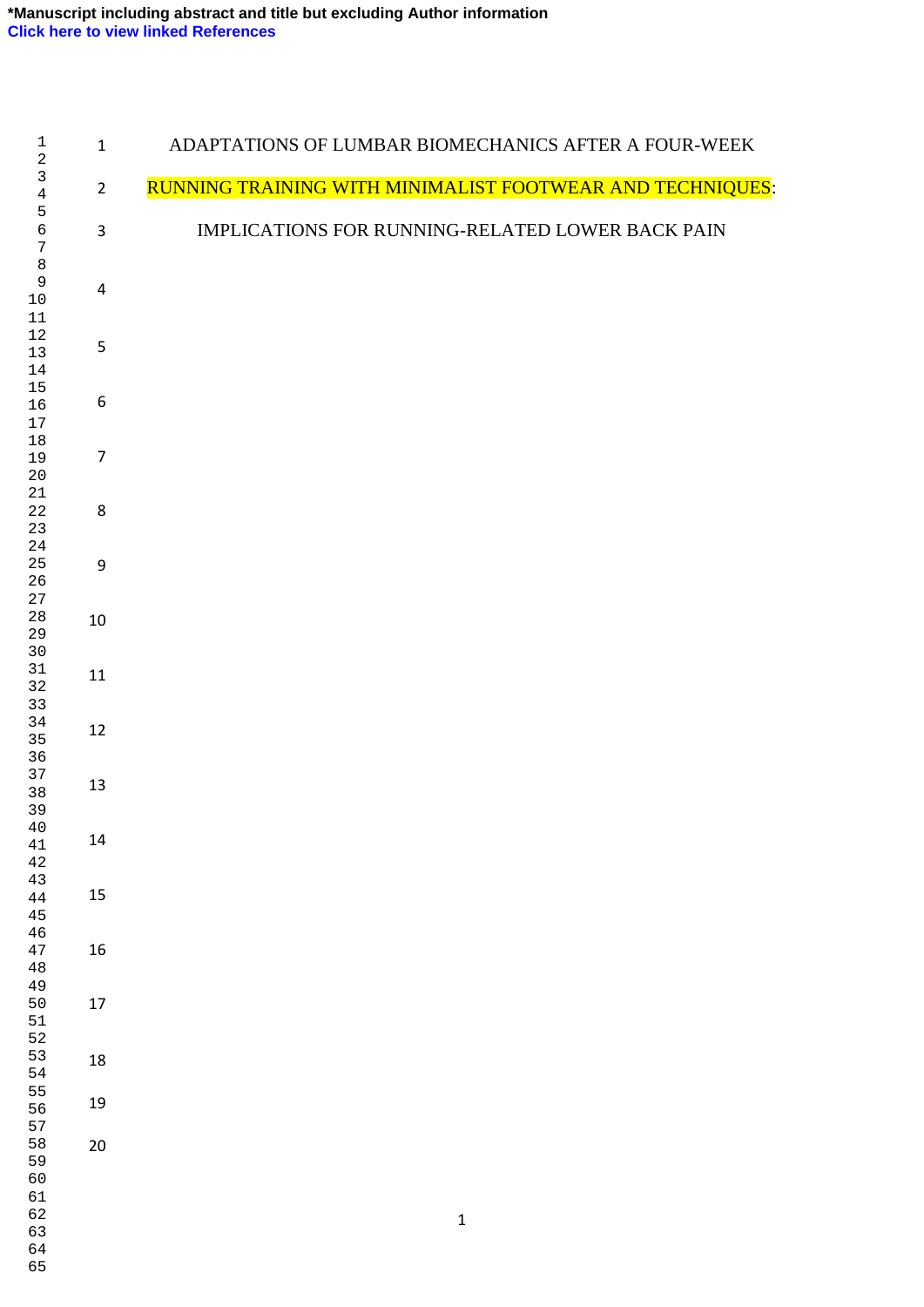**ABSTRACT** *Objectives:* To investigate the changes in lumbar kinematic and paraspinal muscle activation before, during, and after a 4-week minimalist running training. *Design:* Prospective cohort study. **Setting:** University research laboratory. **Participants:** 17 habitually shod recreational runners who run 10-50 km per week. **Main outcome measures:** During stance phases of running, sagittal lumbar kinematics was recorded using an electro-goniometer and activities of the lumbar paraspinal muscles were assessed with electromyography. Runners were asked to run at a prescribed speed (3.1m/s) and a self-selected speed. **Results:** For the 3.1 m/s running speed, significant differences were found in the 32 calculated mean lumbar posture  $(p=0.001)$  during stance phase, specifically the runners ran with a more extended lumbar posture after minimalist running training. A significant reduction of the contralateral lumbar paraspinal muscle activation was also observed (p=0.039). For the preferred running speed, similar findings of a more 36 extended lumbar posture  $(p=0.002)$  and a reduction in contralateral lumbar paraspinal muscle activation (p=0.047) were observed.

 **Conclusion:** A 4-week minimalist running training produced significant changes in lumbar biomechanics during running. Specifically, runners adopted a more extended lumbar posture and reduced lumbar paraspinal muscle activation. These findings may have clinical implications for treating individuals with running-related lower back pain.

**Key words:** running**;** lower back pain; kinematics**;** EMG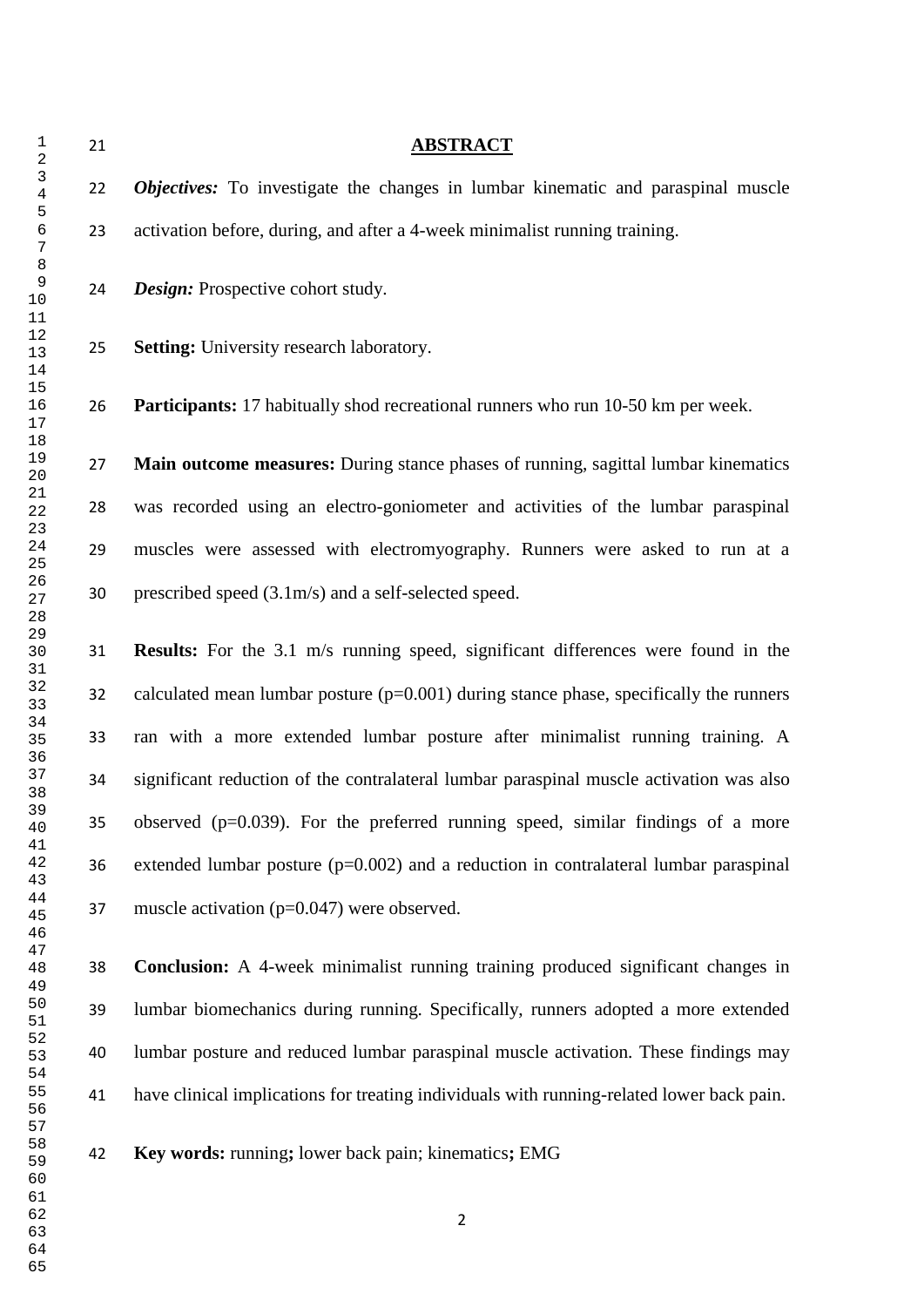#### *Introduction*

 Running is one of the fastest expanding participation segments of sports and exercise. In the United States, It was estimated that 19 million people ran more than 100 times in 2011, a 9.3% increase from 2010.[\(NSGA, 2011\)](#page-28-0) The number of marathon finishers increased by more than 75.5% in the last decade.[\(Lamppa, 2014\)](#page-27-0) However, the drastic increases in the popularity of running are accompanied by an increase in the number of injured runners. Nielsen et al. reported that over the course of one year, 23.1% of novice runners sustained running-related injuries to the lower extremity or back.[\(Nielsen, et al., 2014\)](#page-27-1) According to a 2013 survey of running event participants, 10.1% of the runners reported experiencing a running-related lower back injury within the last 12 months.[\(Yoder, 2013\)](#page-29-0) Walter et al. have shown injuries pertaining to the back and pelvis account for approximately 25-35% of all running-related injuries.[\(Walter, Hart, McIntosh, & Sutton, 1989\)](#page-29-1) In addition, preliminary data showed that running more than 20 miles per week can increase the odds of persistent LBP five-fold.[\(Gonzalez, Akuthota, Min, & Sullivan, 2006\)](#page-26-0)

 The repetitive impact loading during running is a possible mechanism for developing lower back structural changes and pain in runners.[\(Cavanagh & Lafortune,](#page-26-1)  [1980;](#page-26-1) [Dimitriadis, et al., 2011;](#page-26-2) [Hamill, Gruber, & Derrick, 2014;](#page-26-3) [Hamill, Moses, &](#page-27-2)  [Seay, 2009\)](#page-27-2) Dimitriadis et al. reported transient disc height reduction following 1 hour of running measured using MRI in a static posture. Furthermore, the disc height reduction was greatest in the lumbosacral region identifying a location of higher load absorption.[\(Dimitriadis, et al., 2011\)](#page-26-2) Garbutt et al. also observed that running speed is positively related to the extent of stature shrinkage measured immediately after running.[\(Garbutt, Boocock, Reilly, & Troup, 1990\)](#page-26-4) While acute structural changes of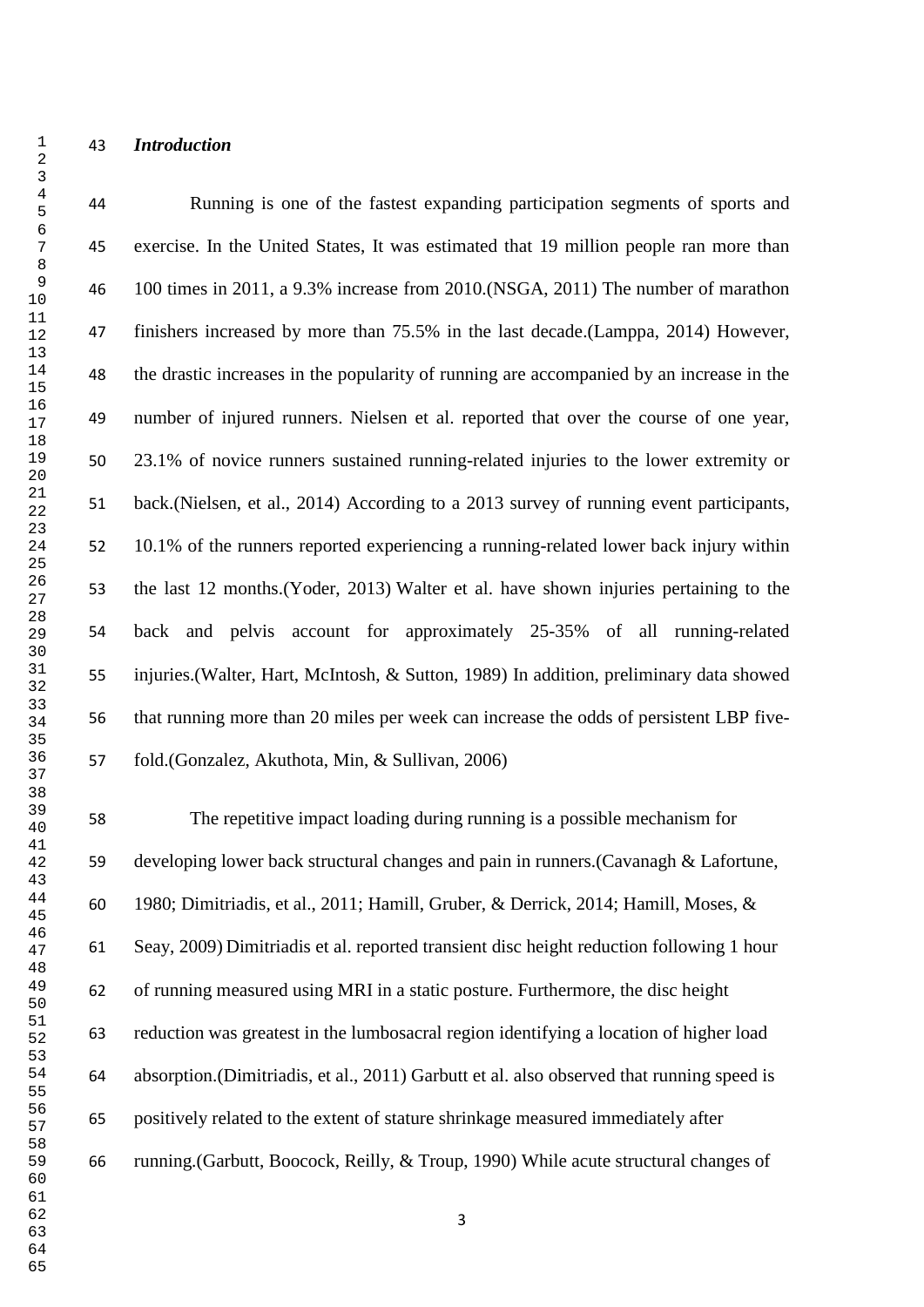the spine are not directly indicative of pain, over time the mechanical stress associated with running's repetitive loading can potentially lead to changes in spinal structure and possibly overuse musculoskeletal symptoms including running-related lower back pain.

 The recent interest in the body's natural ability to attenuate impact loads during running has led to a resurgence of barefoot and minimalist style running as a means to 72 reduce the risk of running-related injuries. [\(Perkins, Hanney, & Rothschild, 2014;](#page-28-1) Rixe, [Gallo, & Silvis, 2012;](#page-28-2) [Tam, Astephen Wilson, Noakes, & Tucker, 2014\)](#page-29-2) This running 74 style typically focuses on running barefoot or wearing shoes with minimal heel cushion. Due to the reduced impact attenuation of the footwear, the runners typically adapt a change of foot strike pattern from rear to mid or forefoot and a reduction of 77 peak impact force. In essence, the proposed benefits from running with the minimalist footwear were based on the theory that it promotes a movement pattern that is conducive to lower shock loading during running.[\(De Wit, De Clercq, & Aerts, 2000;](#page-26-5) [Derrick & Mercer, 2004;](#page-26-6) [Divert, Mornieux, Baur, Mayer, & Belli, 2005;](#page-26-7) Mercer, [Vance, Hreljac, & Hamill, 2002;](#page-27-3) [Robbins & Hanna, 1987\)](#page-28-3)

 It has been postulated that the biomechanical adaptations (i.e. foot strike 83 pattern) associated with running barefoot or in minimalist footwear can lead to kinematic changes in the lumbo-pelvic region. For example, Delgado et al. reported decreased overall lumbar range of motion and peak leg impact measured via leg acceleration following an acute foot strike pattern shift from the rearfoot to forefoot.[\(Delgado, et al., 2013\)](#page-26-8) However, this study had a number of important limitations: first, the effects of foot strike pattern on lumbar range of motions were examined in a single data collection session. The participants were acutely instructed to run using specific foot strike patterns, which may or may not translate to a more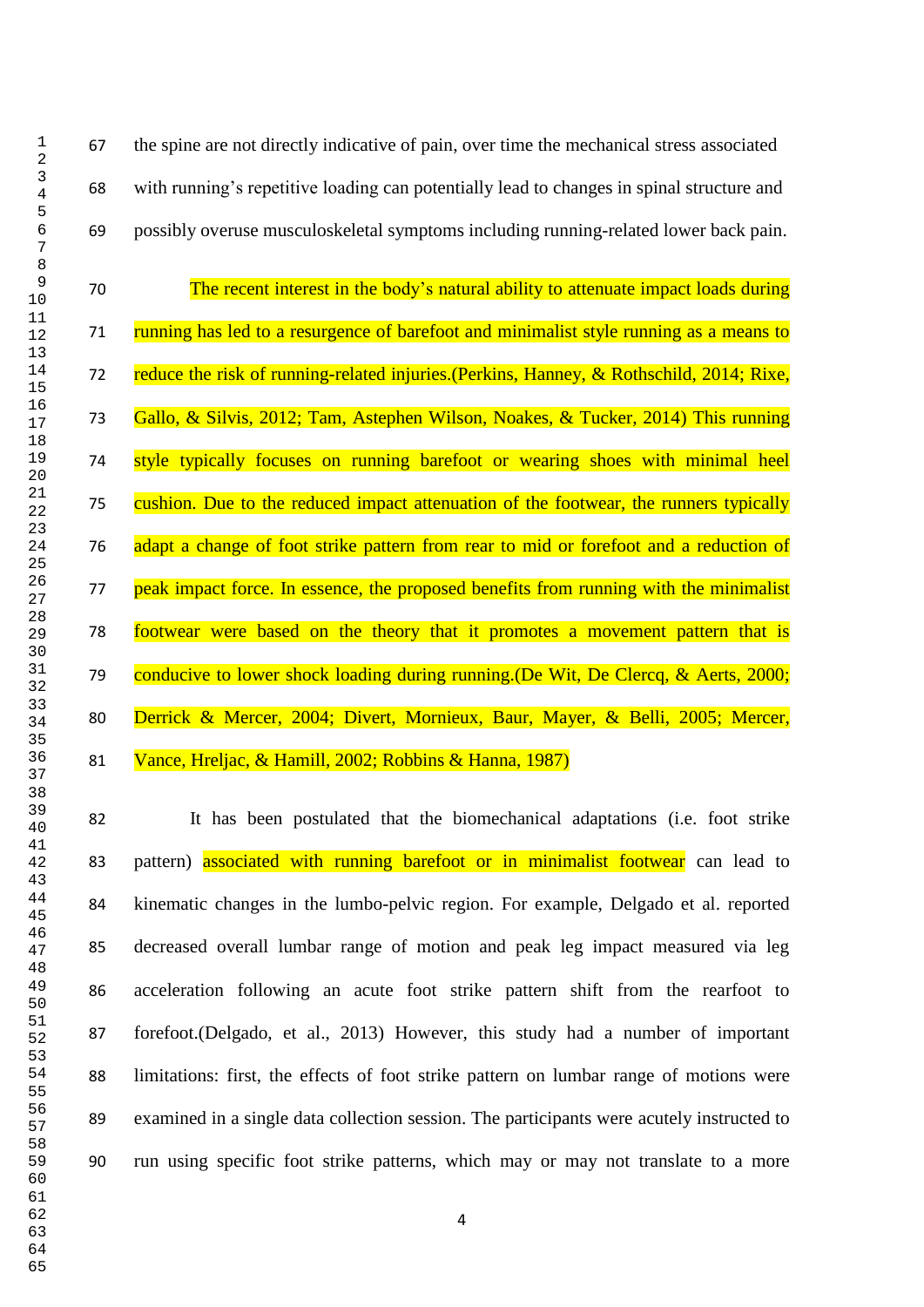permanent movement pattern change. Second, the effect of minimalist running on paraspinal muscle activation was not examined. Excessive paraspinal muscle activation is hypothesized to contribute to increased lumbar spinal loading. Third, in practice, it may be unrealistic and ill-advised to suggest drastic changes in foot strike and running mechanics to injured or at-risk runners. It is clinically more meaningful to understand the progression of responses in lumbar biomechanics to minimalist style running over a longer duration of training.

 The purpose of this study was to investigate the effects of a 4-week running 99 training transitioning runners to minimalist footwear and techniques on the lumbar kinematics and paraspinal muscle activation in habitually shod runners. We hypothesized that the runners will exhibit a reduction of lumbar range of motion and paraspinal muscle activation during the stance phase of running after training.

*Methods*

#### *Subjects*

 Seventeen volunteers from the local running population was recruited. This sample size was determined *a priori* based on a previous investigation on how change of foot strike pattern affects lumbar posture.[\(Delgado, et al., 2013\)](#page-26-8) To achieve an 80% 108 power, with  $\alpha$  level of 0.05, we calculated a sample size of 13 is needed to detect a difference in a repeated measures study design. Additional 4 subjects were recruited to account for potential attrition. The participants were included if they were: 1) age 18-45 years [\(Kienbacher, et al., 2015\)](#page-27-4), 2) current recreational runners who run between 10-50 km during a typical week, and 3) habitual shod runners. Participants were excluded from the study if they exhibited any of the following: previous experience with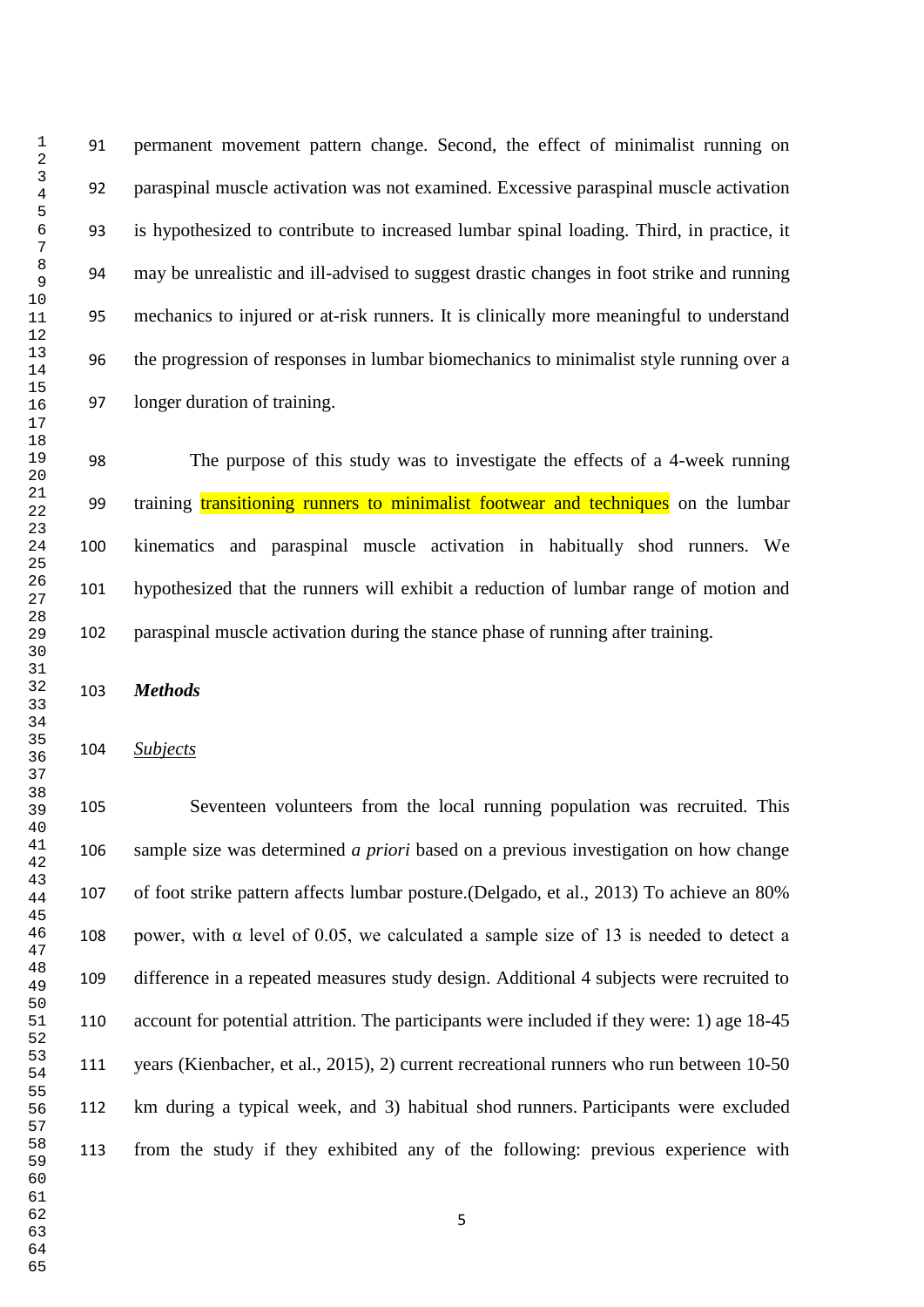minimalist or barefoot running, any orthopedic surgeries that permanently change the musculoskeletal structure of the lower extremity and spine (i.e. joint replacement, spinal surgery, etc.), any injuries or conditions within the last 8 weeks that prevented their normal running training. Two participants dropped out of the study due to an unrelated injury and a personal reason, resulting in 8 male and 7 female participants who completed the 4-week training program (Table 1).

**TABLE 1.** Demographic, anthropometric and running characteristics of the participants

|                                   | $Mean \pm SD$                    |  |  |
|-----------------------------------|----------------------------------|--|--|
| Age                               | $24.7 \pm 2.6$ years             |  |  |
| Body mass                         | $70.4 \pm 12.7$ kg               |  |  |
| Height                            | $1.72 \pm 0.09$ m                |  |  |
| <b>Body Mass Index</b>            | $23.9 \pm 2.7$ kg/m <sup>2</sup> |  |  |
| <b>Sex</b>                        | 7 female, 8 male                 |  |  |
| <b>Running Training Distance</b>  |                                  |  |  |
| Typical week                      | $17.3 \pm 5.5$ km                |  |  |
| <b>Week Prior to Intervention</b> | $13.4 \pm 7.3$ km                |  |  |
| <b>Typical Run</b>                | $5.4 \pm 1.8$ km                 |  |  |

 

 Prior to participation, the objectives, procedures, risks of the study, and rights of the participant were explained to each participant, and an informed consent approved 124 by the **Institution Review Board of XXX University** was signed by each participant.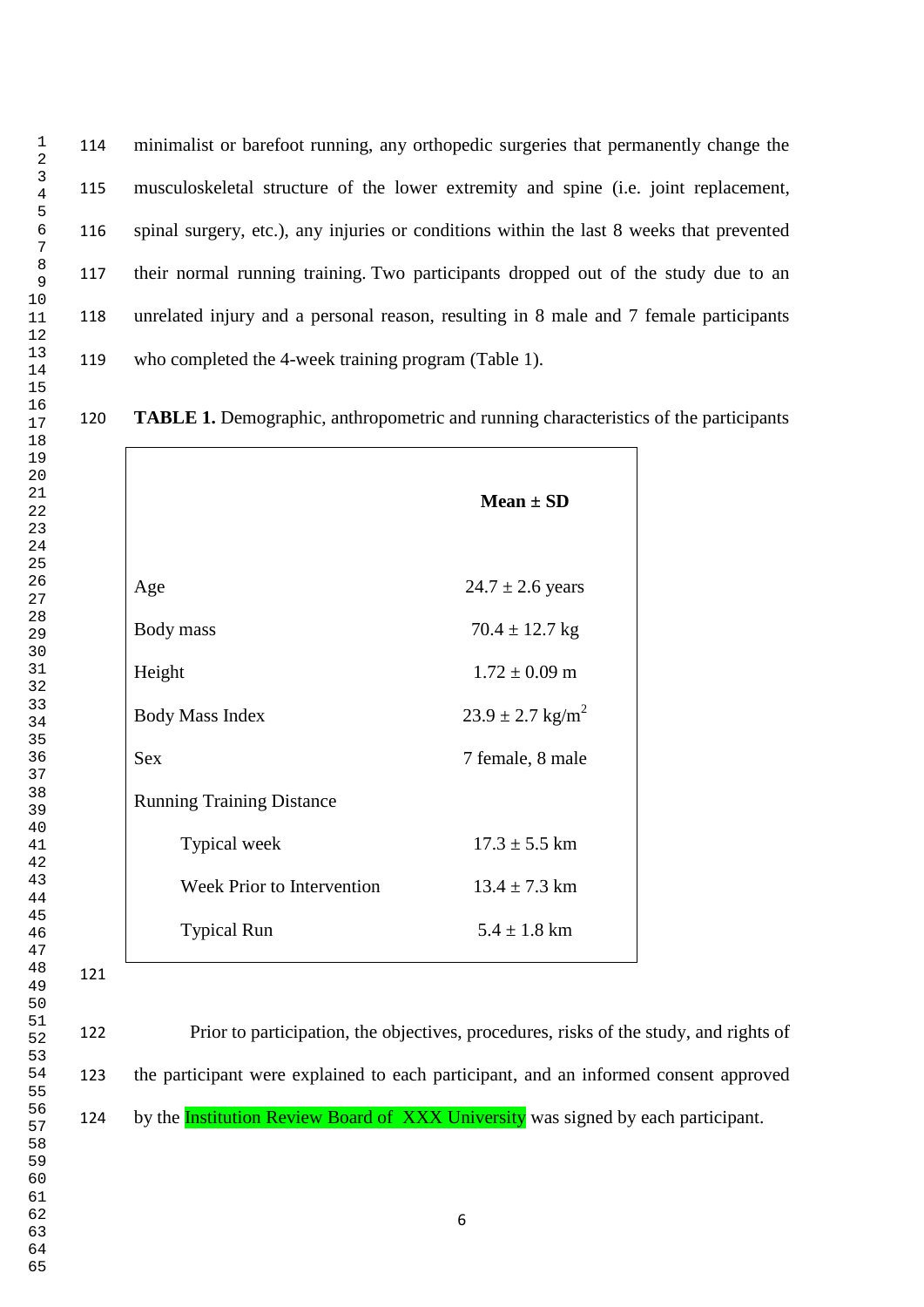*Instrumentation*

 All testing was done with the participants running on a treadmill (PrecorC956; Woodinville, WA, USA). Lumbar sagittal range of motion was captured using an electrogoniometer (SG150/B Series; Biometrics Ltd., Newport, UK) connected to a wireless transceiver (Delsys Trigno Biaxial Goniometer Adapter; Delsys Inc., Natick, MA, USA). The center of the electrogoniometer was positioned over the spinous 131 processes of the  $3<sup>rd</sup>$  lumbar vertebrae. Sagittal plane lumbar range of motion was captured at 2000 Hz. Electromyography (EMG) signals of the paraspinal muscles were captured using a wireless surface EMG system (Trigno Wireless System; Delsys Inc., Natick, MA, USA). Sampling frequency of the EMG signal was 2000 Hz.

 EMG preparation consisted of shaving the location to remove any hair, cleansing the site with an alcohol swab, and abrading the site with a rough, dry paper towel until the skin becomes flush in color. The EMG sensors were attached using double-side tape. Pairs of surface EMG sensors were placed bilaterally over the palpated lumbar paraspinal muscle bellies approximately 2-5 cm from the spinous 140 process of the  $3<sup>rd</sup>$  lumbar vertebrae. The electrodes were placed in parallel with the fiber direction of the lumbar paraspinal muscle in accordance to the established surface EMG protocol [\(Merletti, Rau, Disselhorst-Klug, Stegeman, & Hagg, 2016;](#page-27-5) [Zipp, 1982\)](#page-29-3)

 Foot strike incidents were monitored using 2 thin film pressure sensors (Model 402; Interlink Electronics Inc. Camarillo, CA, USA) placed inside of the shoes connected through a Delsys wireless transceiver (Delsys Trigno 4-Channel FSR Sensor). The sensors were attached to the bottom of the foot. The pressure sensor was round and 12.7 mm in diameter with a thickness of 0.45 mm. Foot pressure data was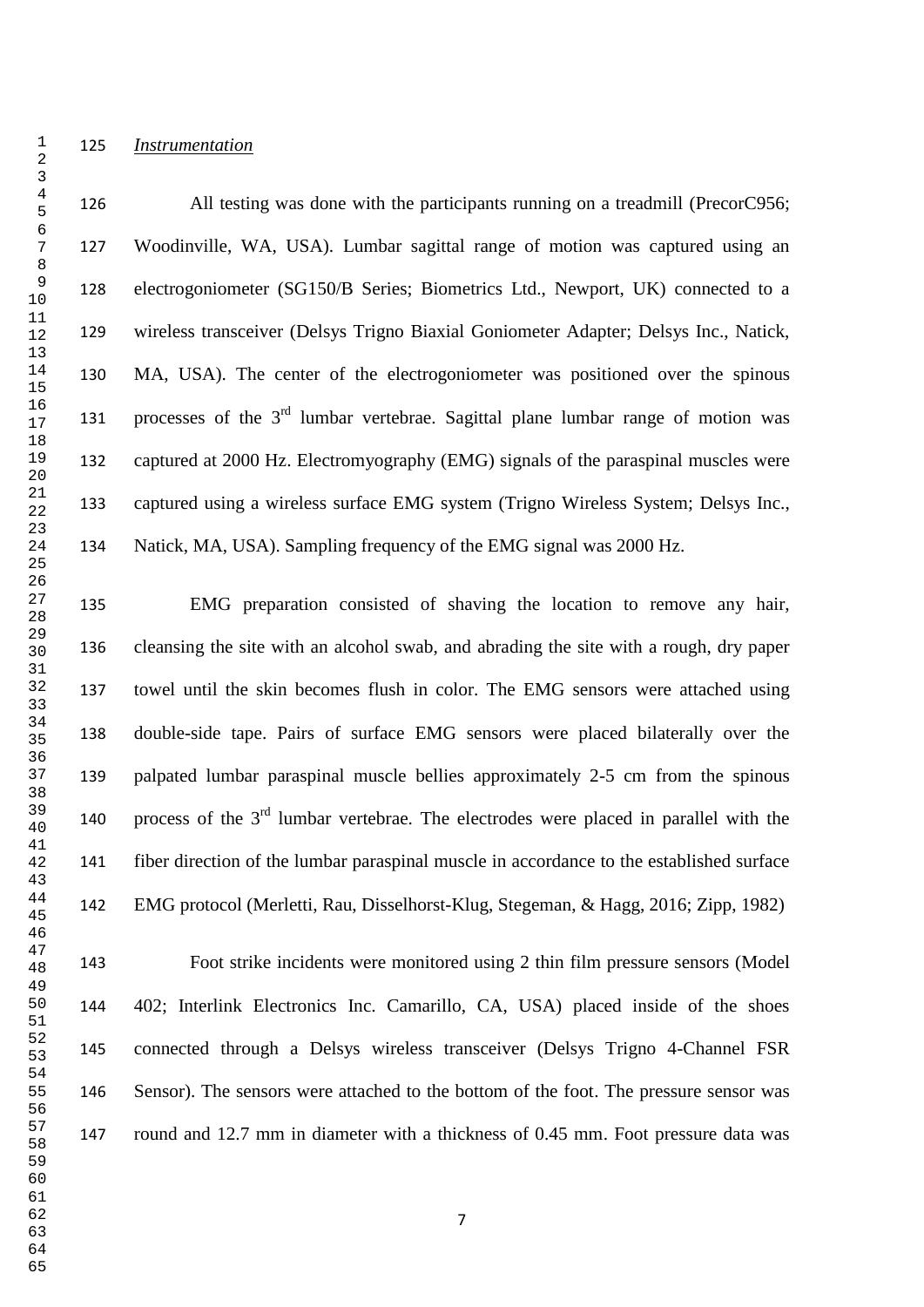sampled at 2000 Hz for the rearfoot and 148 Hz for the forefoot. The difference in 149 sampling frequency was due to a hardware limitation. Since the duration of a stance 150 phase when running at the speeds used in this study  $(2.8-3.5 \text{ m/s})$  was observed to be 151 350-500 ms, we determined that the 148 Hz sampling frequency for the forefoot 152 pressure sensor would still provide sufficient temporal resolution (6.76 ms) to identify 153 the instant of toe-off with high degree of accuracy. EMG, lumbar kinematics, and foot strike pressure data were time-synchronized through a trigger module (Delsys Trigger Module; Delsys Inc., Natick, MA) to a motion capturing computer (Nexus 1.8, Vicon Motion Systems Ltd., Oxford, UK)**.**

*Procedure*

 Each participant was tested in 3 sessions (PRE, MID, POST); the PRE session was conducted on the day prior to the beginning of the 4-week training program; the MID was at the 2-week point; the POST assessment was completed at the end of the training (4-week). During each session, the testing began by measuring the runner's height and weight, followed by instrumentation.

 Maximal voluntary isometric contraction (MVIC) of back extension was conducted with the subject in a prone position. The MVIC amplitude of the lumbar paraspinal muscles was used to normalize the muscle activation level. The subject was secured to a treatment table using straps. The tightness of the straps was adjusted to elicit a neutral (lack of hyperextension) alignment during the back extension against the strap. Two investigators provided additional stabilization of the legs as the participant performed two 5-second MVIC trials.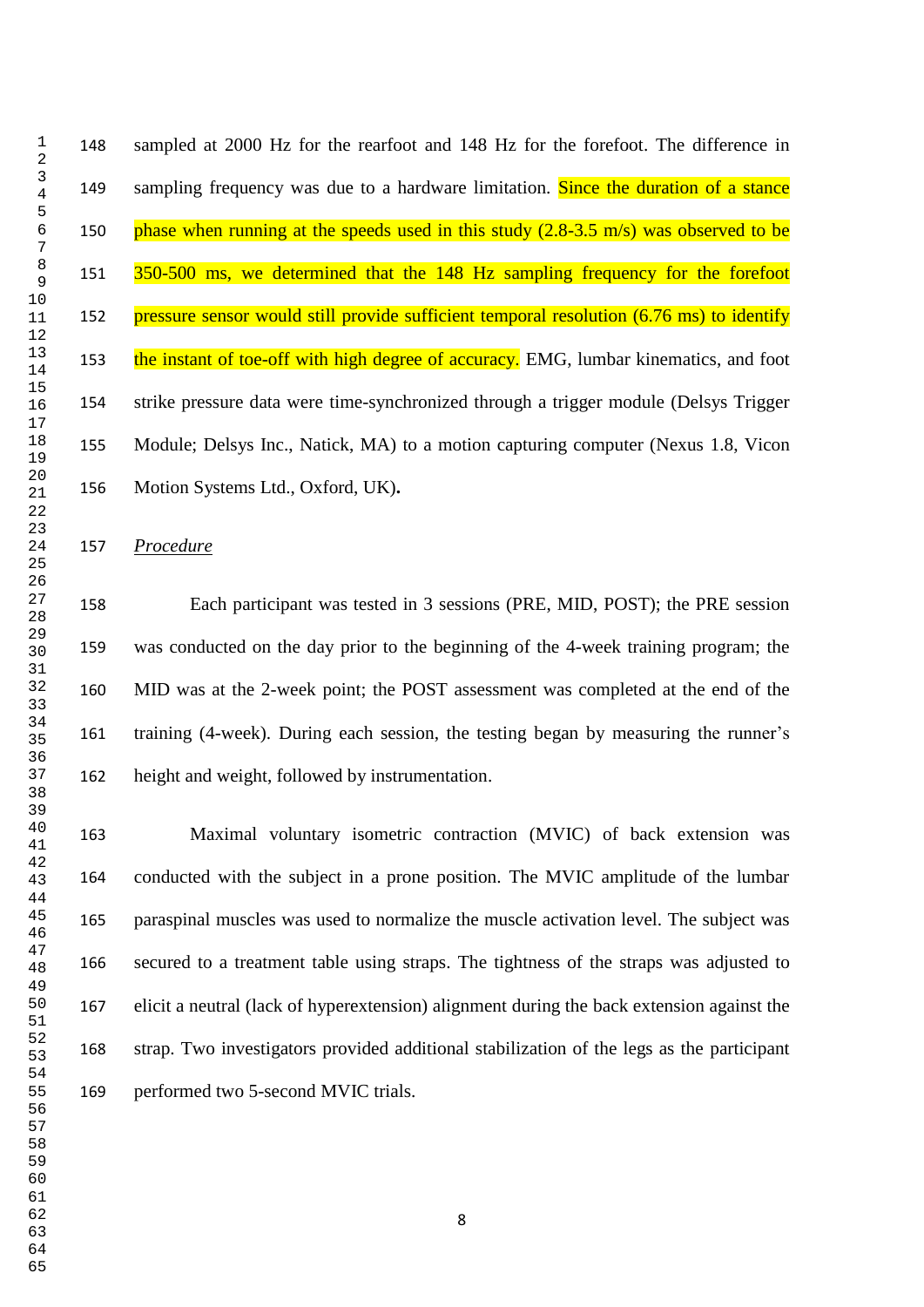Following the MVIC trials, the goniometer was attached to the participant in a relaxed standing posture (Figure 1). The lumbar flexion/extension angle in this resting 172 standing position was defined as neutral  $(0^{\circ})$ . The electrogoniometry procedure was established in a prior study.[\(Delgado, et al., 2013\)](#page-26-8) The two pressure switch sensors were attached to the plantar surface of the foot of the dominant leg (defined as the preferred leg to kick a ball with).

#### **FIGURE 1**. Placement of the EMG electrodes and the electrogoniometer



*Biomechanical Testing*

 The testing began with a warm-up in which the participants walked on the treadmill at 1.33 m/s for 1 minute, the speed increased 0.22 m/s at the end of every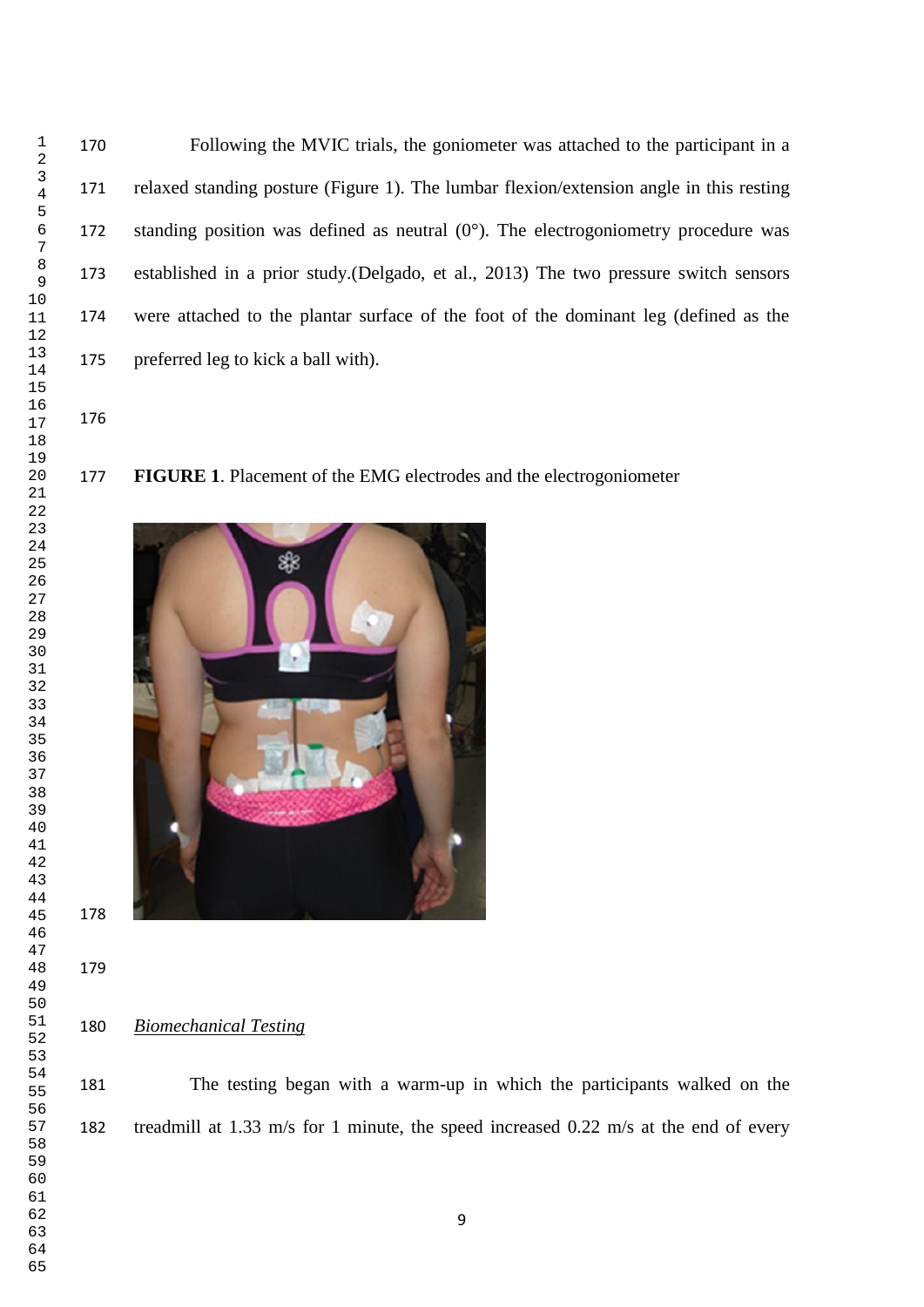minute until the runner reached the prescribed running speeds. If the runner reported discomfort during this period, the investigators stopped to make necessary adjustments before the runner resumed the warm-up.

 During all running trials, the participant wore his or her own running shoes. The participant ran at two speeds: a control speed of 3.1 m/s and a self-selected running speed. For the preferred speed, the participant was blinded to the treadmill display and an investigator changed the speed according to the runner's indication. Runners were instructed to select a speed that felt close to their typical running training speed. Three 20-second trials were collected at each speed.

 After the first running data collection session (PRE), participant was fitted with a pair of standardized minimalist running shoes (Brooks® PureDrift; Brooks Sports, Inc., Seattle, WA, USA). The sock liner of the shoes was removed as specified by the manufacturer to nullify the heel-to-toe offset. After the shoe fitting, an investigator explained the training program, which the runner was to adhere to for the next 4 weeks.

### *Minimalist Running Training Protocol*

 The participants were instructed to begin by running 10% of their normal running mileage in the minimalist shoes. Every 2 weeks the participants would increase the running distance wearing the minimalist shoes by no more than 10-20% of their total running distance. This was intended to allow the runners to safely do 30-50% of their running in the minimalist shoes by the end of week 4. This program was designed based on the recommendation that minimalist shoe running should be gradually incorporated into a person's normal running regimen to allow the body structures to adapt to the different mechanical stressors.[\(Robillard, 2010,](#page-28-4) [2012\)](#page-28-5)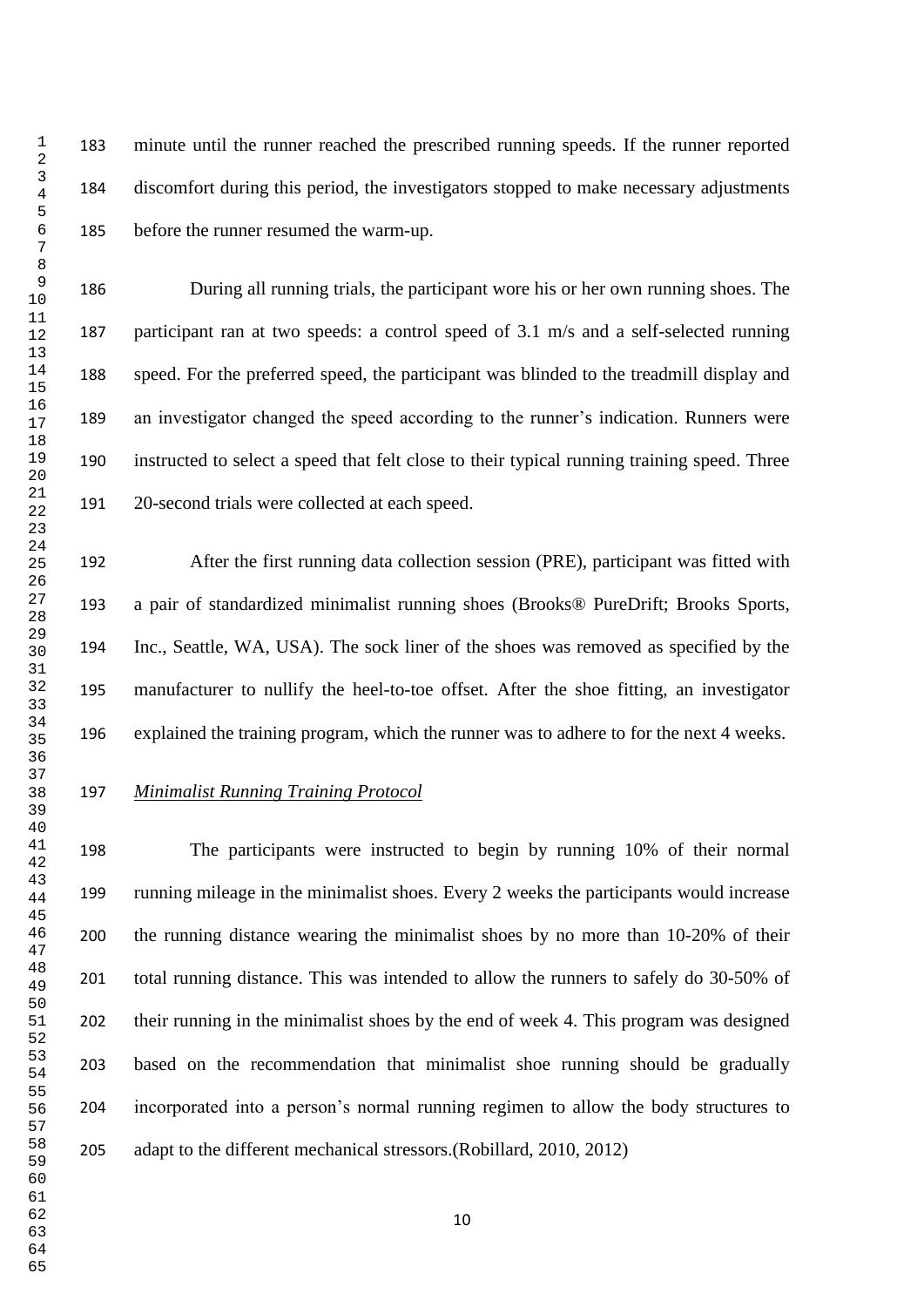Each participant was given general instructions on minimalist running 207 techniques including maintaining relaxed shoulders, trunk, and a slight bend at the knee throughout the running stride.[\(Robillard, 2010,](#page-28-4) [2012\)](#page-28-5) The runners were also recommended to try to land upon the forefoot as gently as possible. However, no explicit feedback regarding each runner's running form was given during any of the data collection sessions. This was done to simulate a common self-initiated transition to the minimalist running shoes which is typically done with little external feedback or guidance.

 The runners were asked to keep a running log, including the time of each run, the distance, and which shoes (normal or minimalist) they wore for the run. Each participant was asked to record all of this information in their training log every day for 4 weeks. The runners were asked not to change their normal training mileage. Participants were advised to wear only their normal running shoes or the minimalist shoes provided and not changing to different shoes during the 4-week period. Participants were also instructed to perform a schedule of exercise drills including: the Marble Drill, Jump Drill, and Walk in Place as typically suggested to increase the strength of the feet (Table 2).

- 
-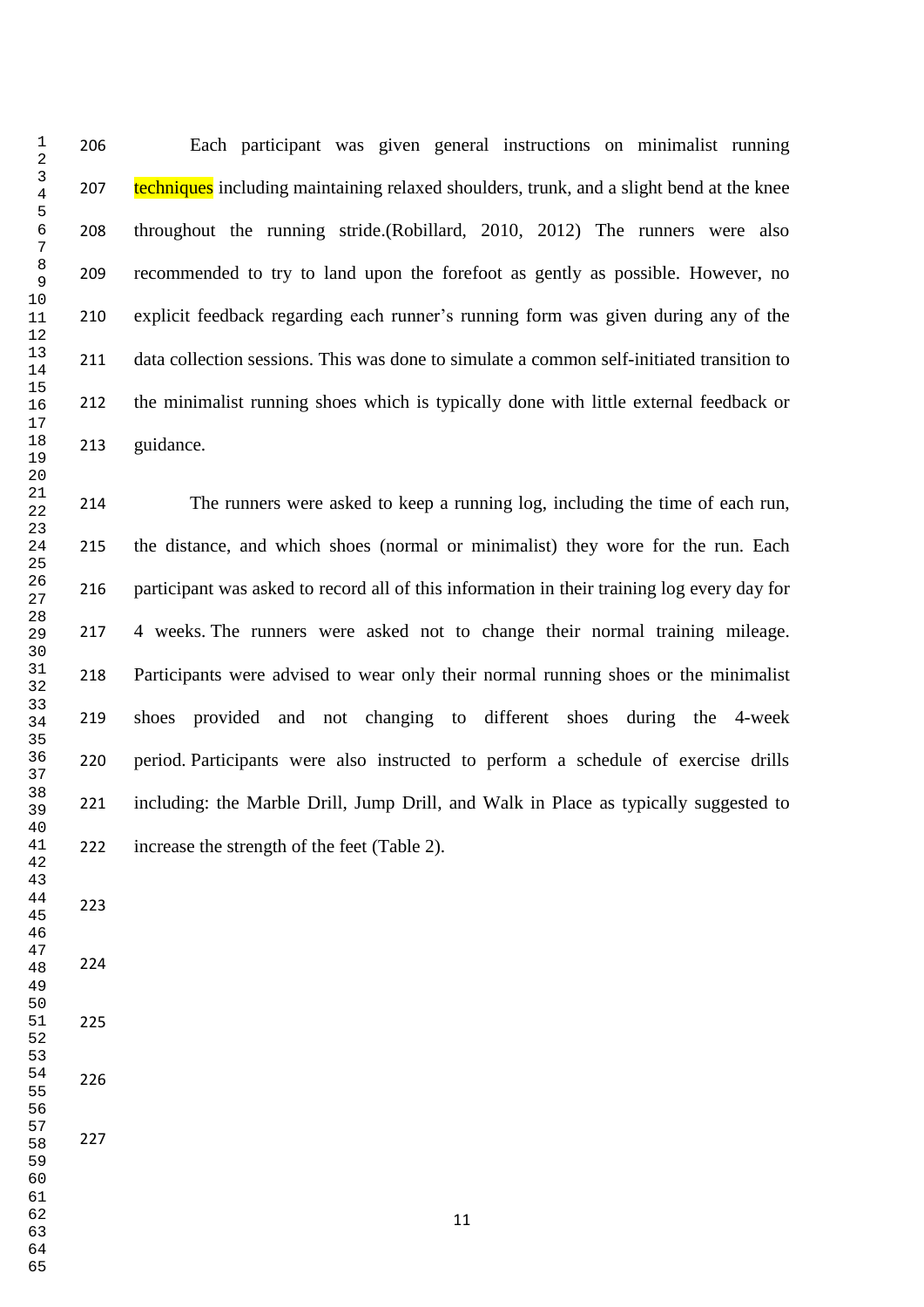**TABLE 2.** Weekly progression of the minimalist style running training

|        | Percentage mileage<br>recommended to run in<br>minimalist footwear | Recommended exercise<br>drills to perform                        |
|--------|--------------------------------------------------------------------|------------------------------------------------------------------|
| Week 1 | 10%                                                                | Walk in Place 2x/day<br>Marble drill 1x/day                      |
| Week 2 | 20%                                                                | Jump drill 2x/day<br>Walk in Place 2x/day<br>Marble drill 1x/day |
| Week 3 | 20%-30%                                                            | Jump drill 3x/day<br>Walk in Place 2x/day<br>Marble drill 1x/day |
| Week 4 | $>30\%$                                                            | Jump drill 3x/day<br>Walk in Place 2x/day<br>Marble drill 1x/day |

 In the subsequent testing sessions (MID and POST), the weekly training logs were reviewed. An exit questionnaire was given to each participant after the last testing session (POST). The main question was whether they encounter any pain or injury during the training.

*Data Analysis*

 Changes in running distances wearing the normal and minimalist shoes over the 4-week training period were analyzed. The preferred running speeds in the two types of shoes during the 3 testing sessions were recorded. Lumbar kinematics and muscle activation data were computed during the stance phase of the dominant leg during the running trials. The stance phases were identified with the aid of the foot pressure sensor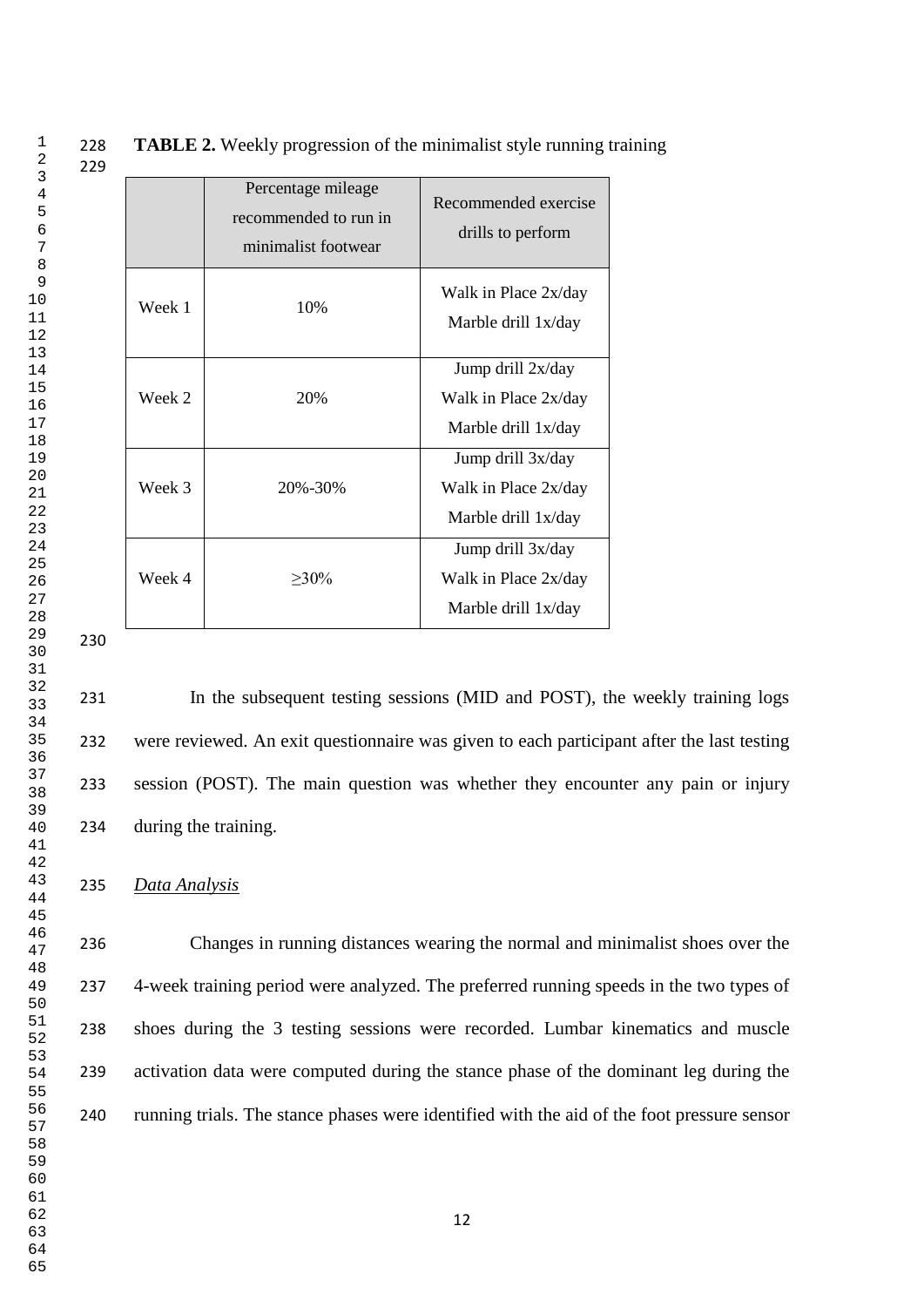data; specifically from the initial foot contact to when the forefoot lost contact with the running surface.

 For lumbar kinematics, mean sagittal lumbar posture, peak lumbar flexion, peak lumbar extension, and lumbar range of motion were computed. The mean sagittal lumbar posture was the time-averaged lumbar posture during the stance phase; a positive angular value indicates lumbar flexion. Mean lumbar muscle activation during the stance phase was computed for both the contralateral and the ipsilateral paraspinal muscles. The EMG signals from the lumbar paraspinal muscles were first filtered with  $a$   $2^{nd}$  order Butterworth band-pass filter (cut-off frequencies: 35-500 Hz) then full-wave rectified. The mean muscle activation magnitudes were normalized to the highest 500 millisecond average activation magnitude obtained during the MVIC trials, and reported as percentages of the MVIC. This duration was chosen to correspond with the approximate duration of the stance phase (350-500 ms) for the running speeds used in this study. For each running trial, 10 stance phases were identified; the lumbar kinematic and muscle activation magnitude variables were obtained by averaging over the 10 stance phases from each trial. The average values from 3 running trials for each subject were used for statistical analysis.

#### *Statistical Analysis*

 One-way repeated measures ANOVA tests were used to compare the participants' preferred running speeds, lumbar kinematic, and muscle activation variables during the 4-week training program (PRE, MID, and POST). Biomechanical data obtained from the 3.1 m/s and the preferred running speeds were analyzed separately. Post-hoc comparisons with Bonferroni correction were conducted when the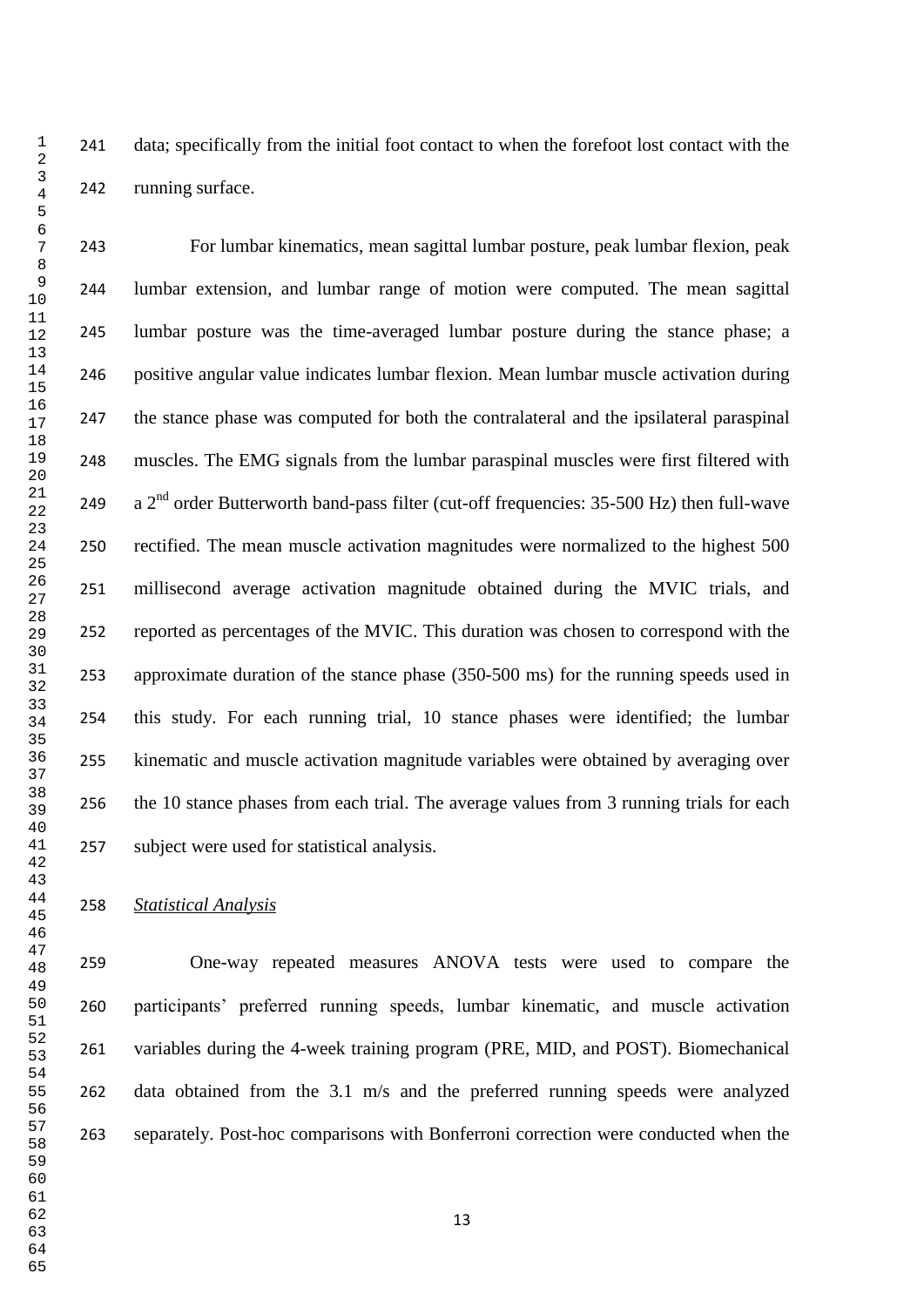main effect was significant. All statistical procedures were conducted using SPSS® 22.0 (International Business Machines Corp. New York, USA). Significance level was set at 0.05.

*Results*

 The reported weekly mileage per footwear condition during the 4-week protocol is presented in Table 3. The percentage of total running distance in the minimalist shoes gradually increased from 18.8% to 54.9% during the 4 weeks. A significant difference was detected in the preferred running speed (p=0.007) that at the MID the preferred running speed was significantly slower than at PRE (PRE vs. MID, 3.25±0.33 vs.  $3.13\pm0.31$  m/s, p=0.016). No other differences in running speed were detected.

 **TABLE 3.** Recorded weekly distance ran by participants in minimalist and their normal running shoes.

|                                            | Week 1         | Week 2         | Week 3        | Week 4        |
|--------------------------------------------|----------------|----------------|---------------|---------------|
| <b>Running Distance (km)</b>               |                |                |               |               |
| Total in minimalist shoes                  | $3.6 \pm 3.4$  | $4.2 \pm 2.2$  | $7.1 \pm 2.9$ | $7.8 \pm 4.0$ |
| Average per run in minimalist shoes        | $2.6 \pm 2.0$  | $3.8 \pm 2.0$  | $4.3 \pm 1.4$ | $4.7 \pm 1.5$ |
| Total in normal shoes                      | $14.5 \pm 7.4$ | $12.5 \pm 6.4$ | $9.8 \pm 6.3$ | $6.4 \pm 3.8$ |
| Average per run in normal shoes            | $6.3 \pm 2.5$  | $5.4 \pm 2.1$  | $5.8 \pm 4.8$ | $5.1 \pm 3.6$ |
| % of total distance in minimalist<br>shoes | 18.8%          | 31.3%          | 42.1%         | 54.9%         |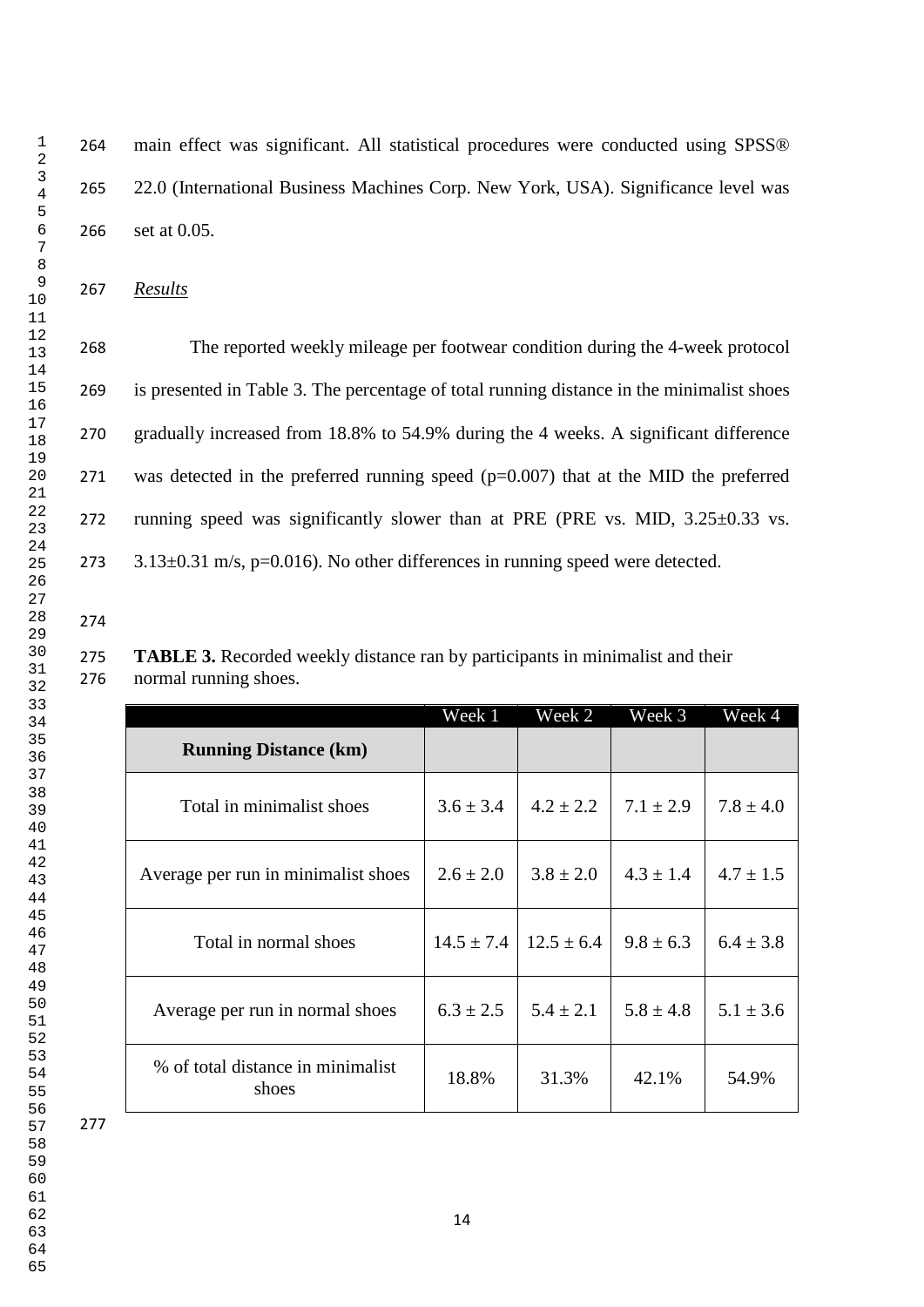During the prescribed 3.1 m/s running speed, significant differences were detected in mean lumbar posture, peak flexion, peak extension, and contralateral paraspinal muscle activation between the 3 testing sessions (Table 4). Post-hoc comparisons showed that the mean lumbar posture was significantly less flexed when 282 compared to before training (PRE vs. POST,  $1.9\pm 15.3^\circ$  vs.  $-6.0\pm 13.3^\circ$ ,  $p=0.001$ ). Peak 283 lumbar flexion angle was significantly lower after training (PRE vs. POST,  $8.6 \pm 15.7^\circ$ ) vs. -0.3±13.7°, p<0.001; MID vs. POST, 7.6±15.1° vs. -0.3±13.7°, p=0.001). Peak 285 lumbar extension angle increased significantly after training (PRE vs. POST,  $4.8 \pm 14.3^\circ$ ) 286 vs. 6.7 $\pm$ 11.8°, p<0.001; MID vs. POST, 6.7 $\pm$ 11.8° vs. 12.6 $\pm$ 12.4°, p=0.033). There was no significant change in the overall lumbar range of motion before, during, and after training. The contralateral lumbar paraspinal muscle activation significantly differed among the 3 time points. Post-hoc comparison showed that there was a significant 290 reduction of muscle activation after two weeks of training (PRE vs. MID,  $47.0\pm34.0\%$ ) 291 vs.  $24.9\pm8.2\%$ , p=0.049). No significant difference in muscle activation was observed in the ipsilateral paraspinal muscle.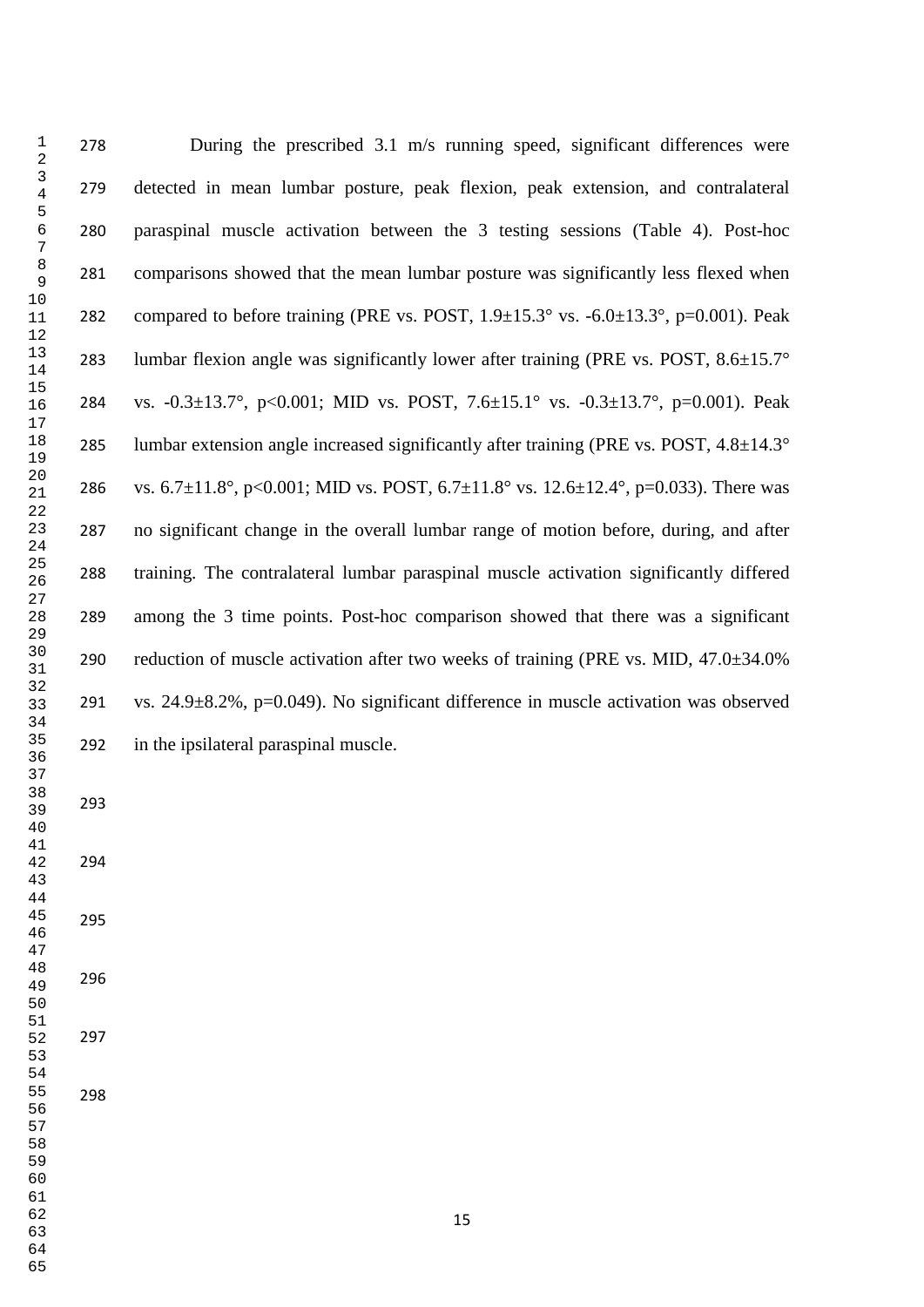|                                                            | $3.1 \text{ m/s}$ running speed |                         |                                 | Preferred running speed   |                       |                   |                                 |            |
|------------------------------------------------------------|---------------------------------|-------------------------|---------------------------------|---------------------------|-----------------------|-------------------|---------------------------------|------------|
|                                                            | <b>PRE</b>                      | <b>MID</b>              | <b>POST</b>                     | $\boldsymbol{p}$<br>value | <b>PRE</b>            | <b>MID</b>        | <b>POST</b>                     | p<br>value |
| Mean lumbar<br>posture<br>(degree)                         | $1.9 \pm$<br>15.3               | $0.4 \pm$<br>13.0       | $-6.0 \pm$<br>$13.3*$           | 0.001                     | $2.3 \pm$<br>15.5     | $0.9 \pm$<br>13.9 | $-5.7 \pm$<br>$14.2*$           | 0.002      |
| Peak lumbar<br>flexion<br>(degree)                         | $8.6 \pm$<br>15.7               | $7.6 \pm$<br>15.1       | $-0.3 \pm$<br>$13.7*^{\dagger}$ | < 0.001                   | $9.1 \pm$<br>16.3     | $8.0 \pm$<br>15.4 | $-0.3 \pm$<br>$14.7*^{\dagger}$ | < 0.001    |
| Peak lumbar<br>extension<br>(degree)                       | $4.8 \pm$<br>14.3               | $6.7 \pm$<br>11.8       | $12.6 \pm$<br>$12.4*^{\dagger}$ | 0.005                     | $4.4 \pm$<br>14.7     | $6.7 \pm$<br>12.5 | $12.4 \pm$<br>$13.5*^{\dagger}$ | 0.007      |
| Overall<br>lumbar ROM<br>(degree)                          | 13.3<br>± 2.4                   | 14.3<br>± 6.1           | $12.3 \pm$<br>4.4               | 0.496                     | 13.5<br>± 2.4         | $14.7 \pm$<br>6.0 | $12.1 \pm$<br>4.6               | 0.325      |
| Contralateral<br>lumbar muscle<br>activation<br>% of MVIC) | 47.0<br>$\pm$<br>34.0           | 24.9<br>$\pm$<br>$8.2*$ | $29.4 \pm$<br>11.3              | 0.039                     | 41.6<br>$\pm$<br>28.6 | $23.4 \pm$<br>6.2 | $30.3 \pm$<br>11.6              | 0.047      |
| Ipsilateral<br>lumbar muscle<br>activation<br>(% of MVIC)  | 26.5<br>土<br>15.8               | 17.0<br>± 4.1           | $25.5 \pm$<br>17.2              | 0.225                     | 28.8<br>$\pm$<br>22.5 | $16.7 \pm$<br>3.8 | $25.9 +$<br>17.8                | 0.262      |

299 **TABLE 4.** Comparison of lumbar kinematic and paraspinal muscle activation pre, mid, 300 and post the 4-week training.

301 \*indicates a significant difference from PRE condition.

302 †indicates a significant diffidence from the MID condition.

303

 For the preferred running speed, significant differences were detected in mean lumbar posture, peak lumbar flexion, peak lumbar extension, and contralateral paraspinal lumbar muscle activation between the 3 testing sessions (Table 4). Post-hoc comparisons showed that the mean lumbar posture was significantly less flexed when 308 compared to before training (PRE vs. POST,  $2.3\pm15.5^\circ$  vs.  $-5.7\pm14.2^\circ$ , p=0.002). Peak 309 lumbar flexion angle was significantly lower after training (PRE vs. POST, 9.1±16.3°

16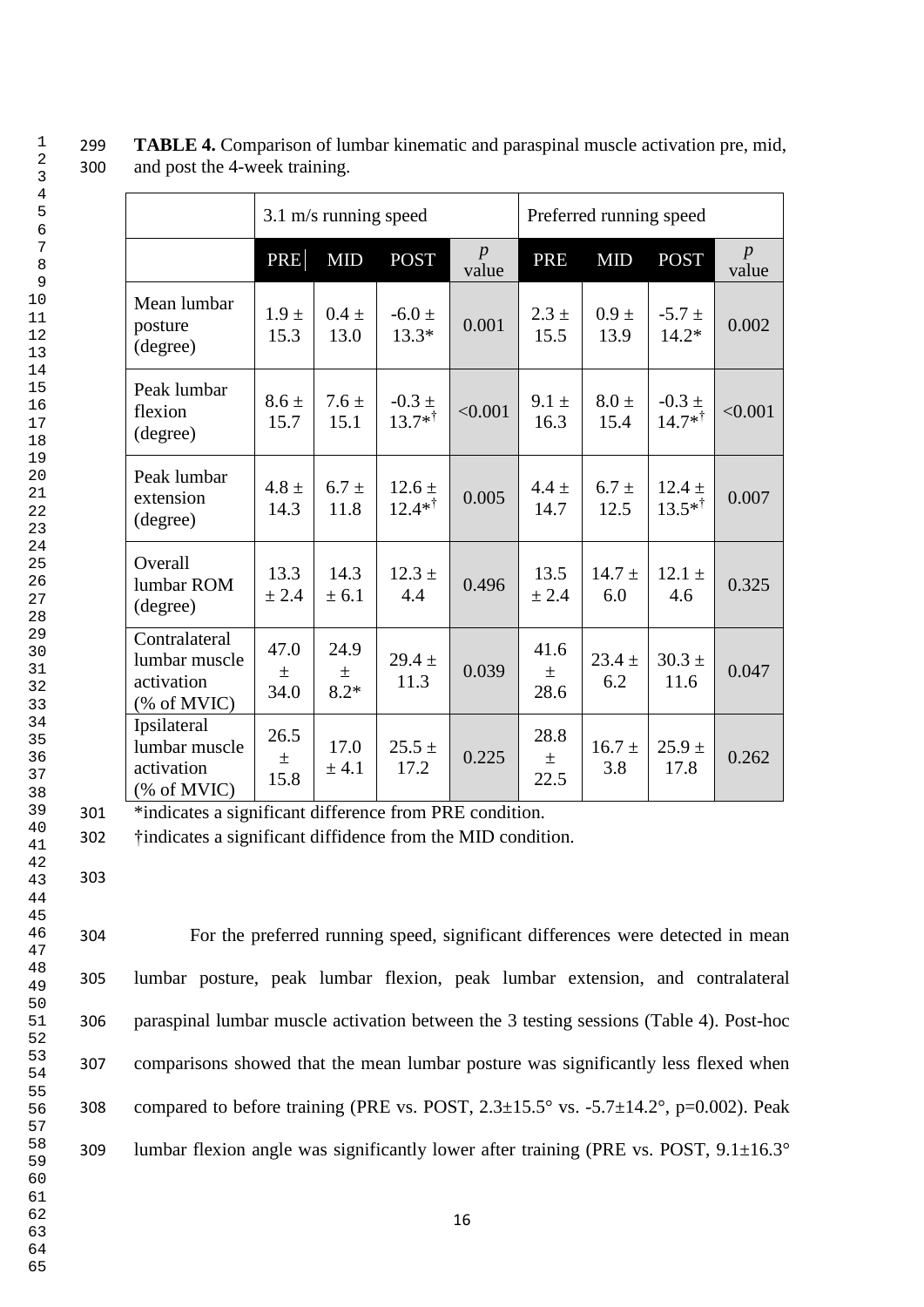310 vs.  $-0.3\pm14.7^{\circ}$ , p<0.001). The peak lumbar extension angle increased significantly after 311 training (PRE vs. POST,  $4.4 \pm 14.7^\circ$  vs.  $12.4 \pm 13.5^\circ$ , p<0.001; MID vs. POST,  $6.7 \pm 12.5^\circ$ 312 vs.  $12.4 \pm 13.5^{\circ}$ , p=0.046). There was no significant change in the overall lumbar range of motion before, during, and after the training. The contralateral lumbar paraspinal muscle activation significantly differed among the 3 time points. The post-hoc comparison detected a trend of reduction in contralateral paraspinal muscle activation after two weeks of training (PRE vs. MID, 41.6±28.6% vs. 23.4±6.2%, p=0.072). No significant difference in muscle activation was observed in the ipsilateral paraspinal muscle.

#### *Discussion*

 Biomechanical evaluations aimed at identifying risk factors, prevention, and treatment strategies pertinent to running-related injuries have traditionally focused on the more common injuries such as knee pain and tendinopathy. In comparison, research regarding the biomechanics of lumbar spine during running is lacking. This is an important void in the current knowledge base that needs to be addressed, because lower back dysfunctions are relatively common in distance runners.[\(Gonzalez, et al., 2006;](#page-26-0) [Walter, et al., 1989;](#page-29-1) [Yoder, 2013\)](#page-29-0) Also, preliminary evidence suggested that dysfunction or weakness of the lumbar-pelvis-hip musculoskeletal complex can lead to injuries in other parts of the body.[\(Brumitt, 2011;](#page-26-9) [Hammill, Beazell, & Hart, 2008\)](#page-27-6)

 Our primary finding was that the runners gradually adopted a more extended lumbar posture over the 4 weeks of training. During running, lumbar flexion has been shown to dominate the initial loading phase of stance followed by more extension from midstance to toe-off.[\(Saunders, Schache, Rath, & Hodges, 2005;](#page-28-6) [Schache, Blanch,](#page-28-7)  [Rath, Wrigley, & Bennell, 2002;](#page-28-7) [Schache, Blanch, Rath, Wrigley, & Bennell, 2005;](#page-28-8)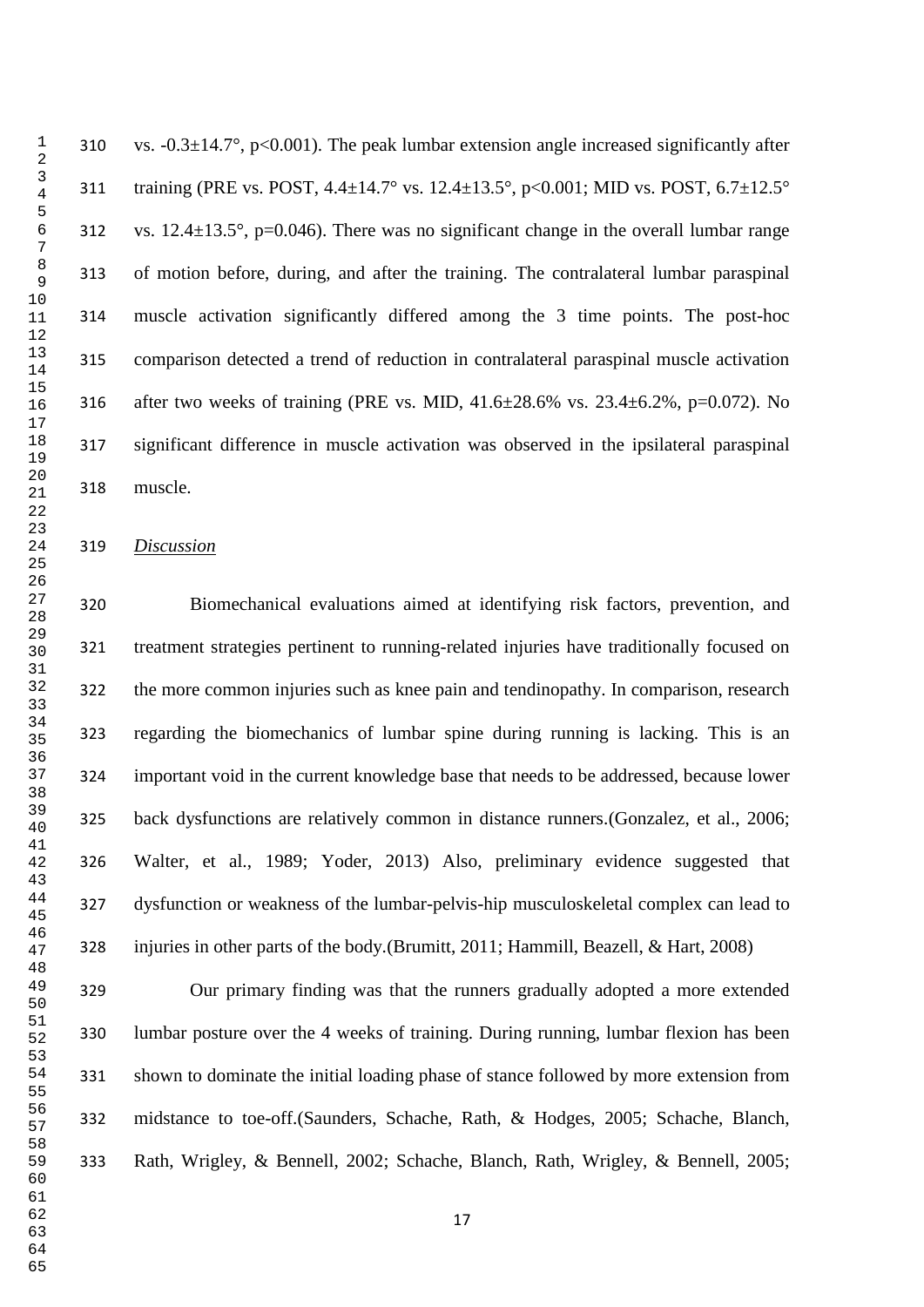[Schache, et al., 2001\)](#page-29-4) Lumbar flexion during the initial loading phase is thought to aid in the attenuation of the impact forces. In order to provide effective intervention to runners with running-related lower back pain, it is important to establish how different running styles may affect spinal

 mechanics. Changes in lumbar kinematics in response to foot strike pattern during running were first reported by Delgado et al.[\(Delgado, et al., 2013\)](#page-26-8) The authors reported a small reduction (from 22.1 to 20.9°) in overall lumbar range of motion after acute changes of foot strike pattern. Contrary to their findings, we observed no changes in the lumbar range of motion, but an overall tendency of most runners adopting a more 343 extended lumbar posture after running training with minimalist footwear and technique **instruction.** Specifically, the runners in our study generally exhibited a gradual reduction in peak lumbar flexion angle over the course of the training (Figure 2). The discrepancy in the results perhaps stemmed from the different methodology. In the previous study the peak lumbar spinal angles were recorded over combined swing and stance phases, while in this study we focused on the stance phase. Also, we did not explicitly instruct the runners on the foot strike location during the running trials, but allowed the runners to naturally adapt to running with the minimalist footwear over time.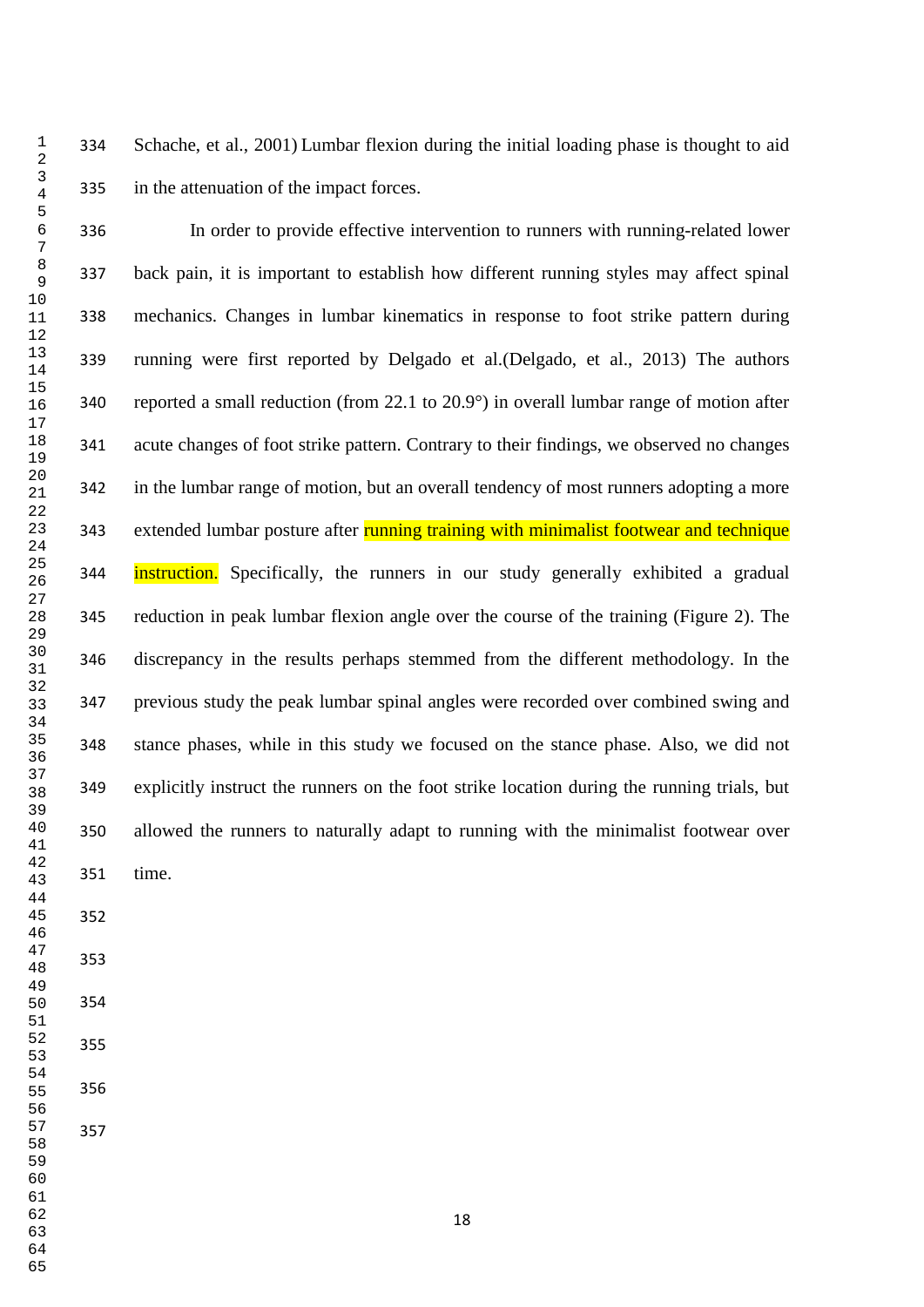**FIGURE 2**. Changes of mean lumbar posture during the stance phase of running for each participant Pre, Mid, and Post the 4-week training



 The observed more upright running posture after training was accompanied by reduced contralateral paraspinal muscle activation. Previous studies have shown that the greatest activation of the lumbar paraspinal muscle group occurs during forward trunk flexion and is reduced during extension.[\(Kienbacher, et al., 2015\)](#page-27-4) The observed reduction in the contralateral muscle activation during stance is compatible with the reduced need to stabilize the lumbar spine against gravity in the more upright posture and the potential reduction of impact shock after training.

 Appropriate muscle activation during running facilitates adequate coordination between the lumbar spine, pelvis and hip complex, helps to stabilize the spine in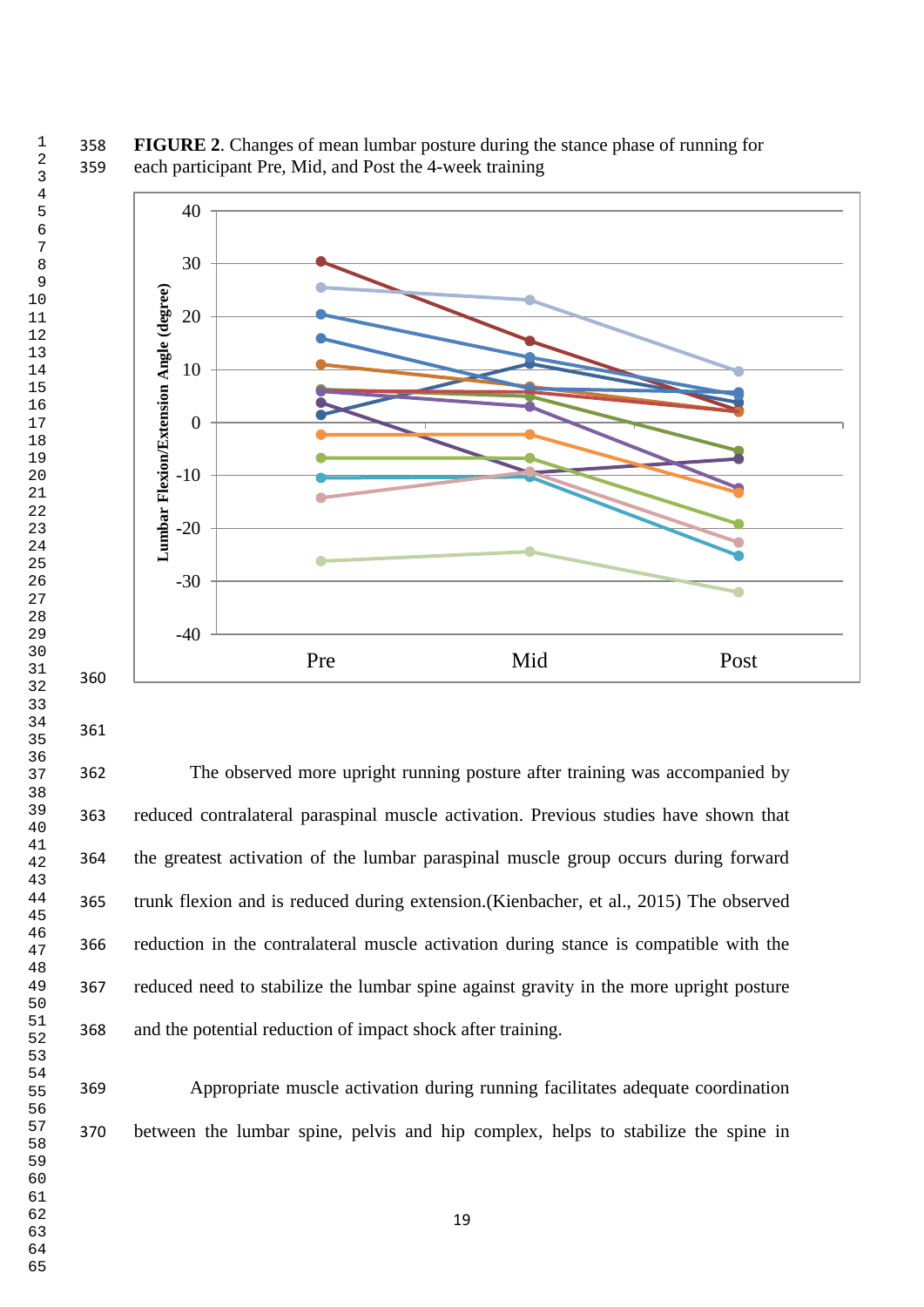response to the ground reaction force during the stance phase of running. However, excessive lumbar paraspinal muscle activation may be a sign of dysfunction, and the increased muscular force can lead to increased loading on the spine. Previous EMG studies of lumbar muscle activation demonstrated that during locomotion, patients with LBP showed continuous activation in contrast to the more phasic activation pattern observed in those without LBP.[\(Kuriyama & Ito, 2005;](#page-27-7) [van der Hulst, et al., 2010\)](#page-29-5) This indicates that patients with LBP exhibit altered paraspinal muscle activation patterns, perhaps as a guarding response that also increases the stiffness of the spine. Such increased loading from the paraspinal muscle contraction may also be related to the chronic back pain symptoms and interferes with recovery. While we could not definitively imply the observed reduction of paraspinal muscle activation as beneficial, it is possible that such change can be clinically meaningful. Future intervention study on runners with running-related lower back pain is needed to investigate the clinical utility of minimalist running for treating this condition.

 Fifteen out of 17 runners were able to complete the training, and none of them reported any running-related injuries during the training period. Our 4-week training intervention protocol was designed around a gradual progression of runners' weekly training mileage in the minimalist shoes. Some previous study protocols were longer at 10-12 weeks.[\(Miller, Whitcome, Lieberman, Norton, & Dyer, 2014;](#page-27-8) [Ridge, et al.,](#page-28-9)  [2013\)](#page-28-9) The extended durations in those studies were necessary for identifying musculoskeletal structural adaptations to the adjusted stress from the altered running pattern. On the other hand, the focus of the current study was to identify movement pattern adjustments rather than structural adaptations. Furthermore, the end point of our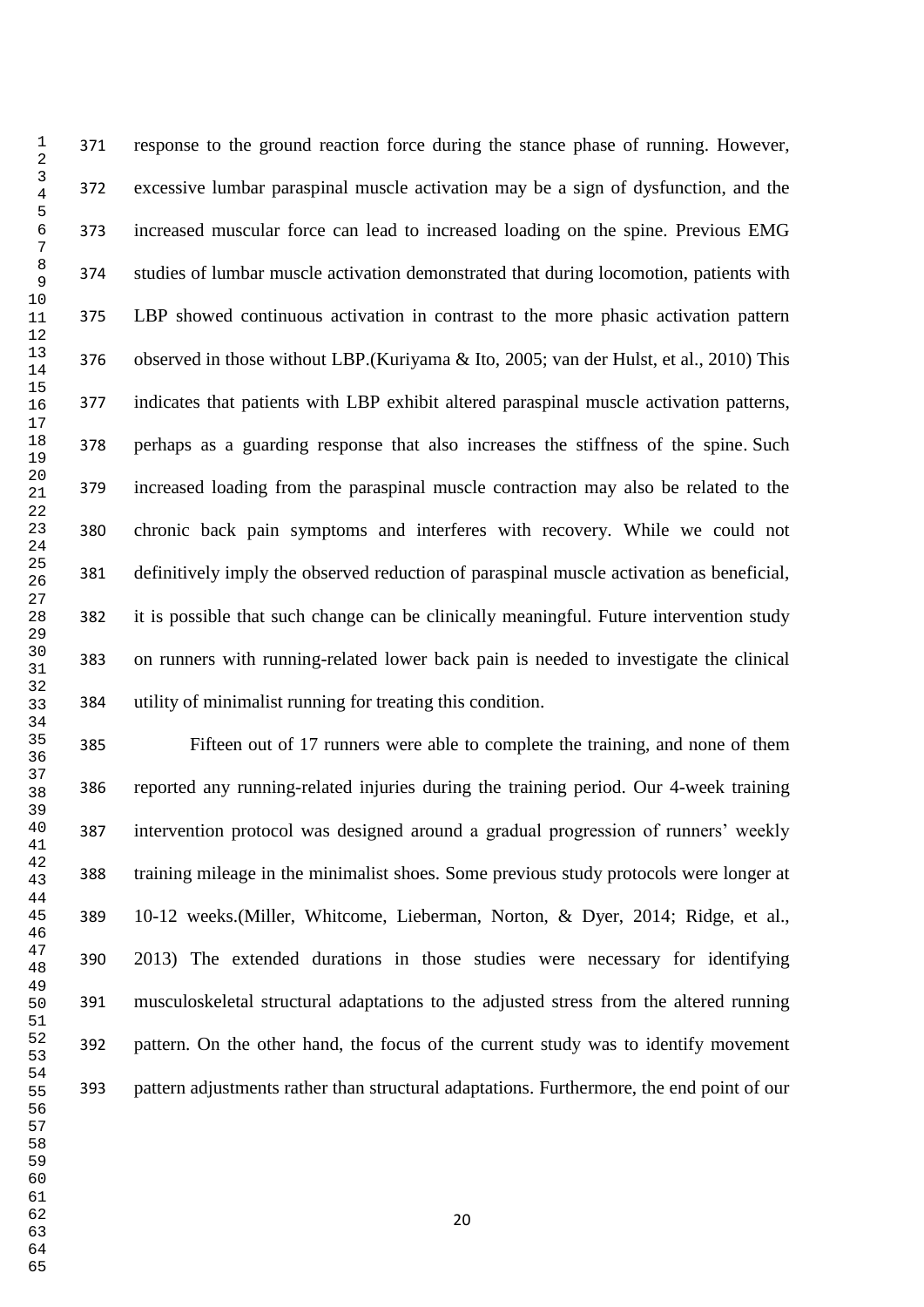program was to allow the runners to incorporate minimalist footwear running into only 30-50% of their total weekly mileage and not a full conversion.

 In the current study, the minimalist running training was designed as a supplement to the runner's typical running routine with the inclusion of footwear variability, postural cues and strengthening exercises. In other words, the minimalist style running was used as an exercise drill to induce changes in running movement pattern, which we observed to be transferrable to the runners' normal shod running. This could imply that some learning occurred due to the running training used in this study. We believe that this finding is clinically important as it is often unrealistic to ask a runner to completely shift to a different running style or footwear. In fact, results from a number of previous studies have shown that even successful complete transition to minimalist running can induce potential damage to the foot and lower extremity.[\(Ridge, et al., 2013;](#page-28-9) [Ryan, Elashi, Newsham-West, & Taunton, 2014\)](#page-28-10) While researchers and clinicians continue to debate about the benefits and injury risks associated with minimalist running,[\(Jenkins & Cauthon, 2011;](#page-27-9) [Perkins, et al., 2014\)](#page-28-1) it is likely safer to utilize the minimalist style running as a supplemental training to induce beneficial movement pattern changes and not to emphasize a complete transition.

 This study has a number of limitations. The biomechanical testing was done on a treadmill, which may not reflect the activities of the lumbar spine and paraspinal muscle during overground running as the treadmill afforded some cushioning. Also, direct measurement of ground reaction force was not done. Since foot strike impact attenuation has been proposed as an important factor to running-related lower back dysfunctions,[\(Hamill, et al., 2009\)](#page-27-2) future studies should examined the ground reaction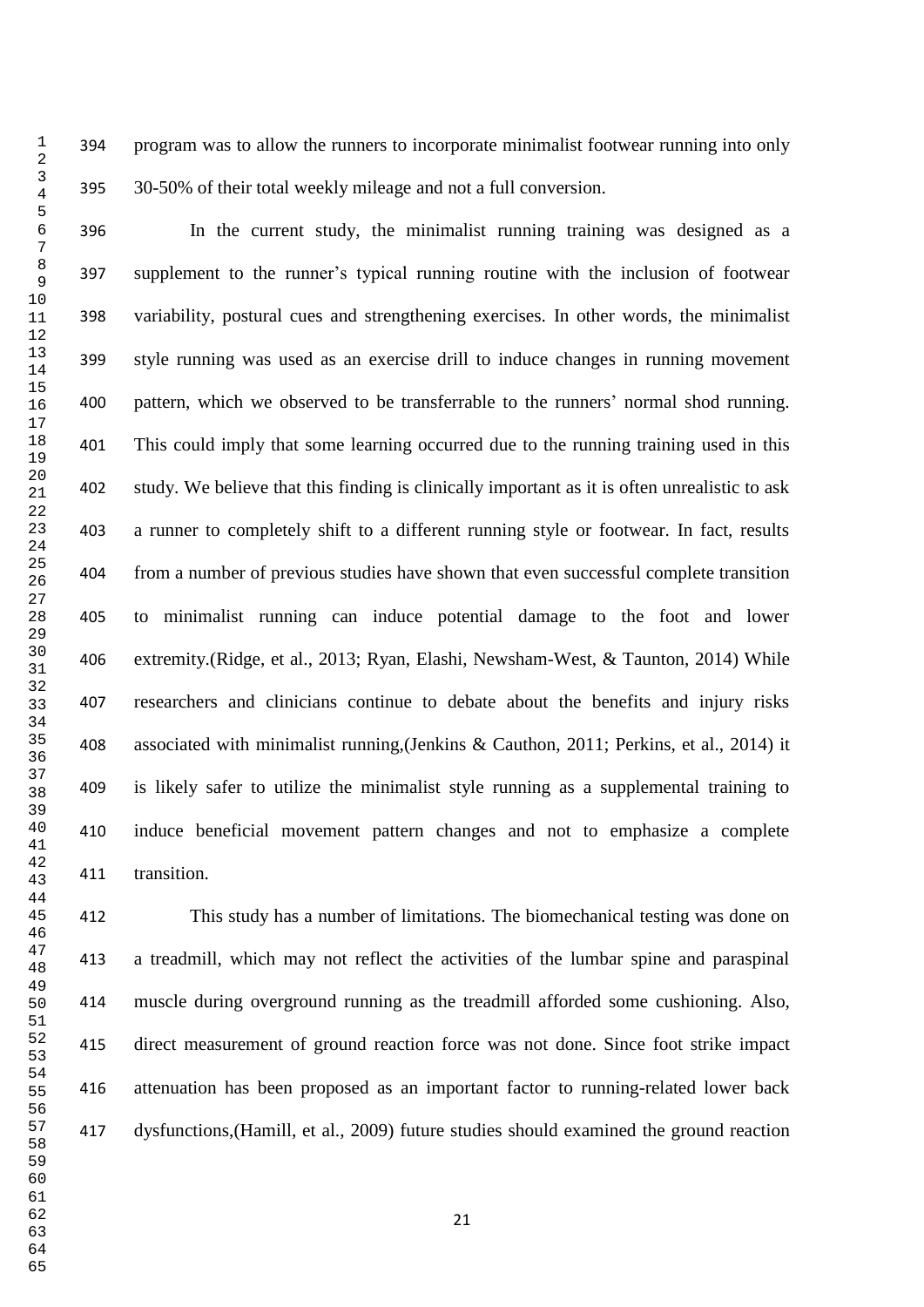impact attenuation and energy absorption of the lower extremity and spinal joints. While surface EMG provide a reliable method of quantifying trunk muscle activity during running locomotion,[\(Smoliga, Myers, Redfern, & Lephart, 2010\)](#page-29-6) they are unable to differentiate between activity in the different depth of muscles that comprise 422 the lumbar paraspinal group. (Stokes, Henry,  $\&$  Single, 2003) Lastly, it is important to 423 recognize that individual response to training differs. A recent study has shown that 424 only certain runners respond to barefoot running training in a manner consistent with 425 injury prevention.[\(Tam, Tucker, & Astephen Wilson, 2016\)](#page-29-8) Future research should focus on the feasibility and the clinical benefits of minimalist style running in clinical populations.

#### *Conclusion*

429 Our results demonstrated that a 4-week running training with minimalist **footwear and techniques instruction** can induce significance changes to lumbar spine biomechanics during running. Specifically, the participants ran with a less flexed, and more upright lumbar posture after training. Correspondingly, we observed a trend of reduction of the contralateral lumbar paraspinal muscle activation. These effects were observed when the runners ran wearing their regular running footwear. Our findings demonstrated that including minimalist style running into a runners' training may induce beneficial changes to the lumbar kinematics and paraspinal muscle activation during their normal shod running.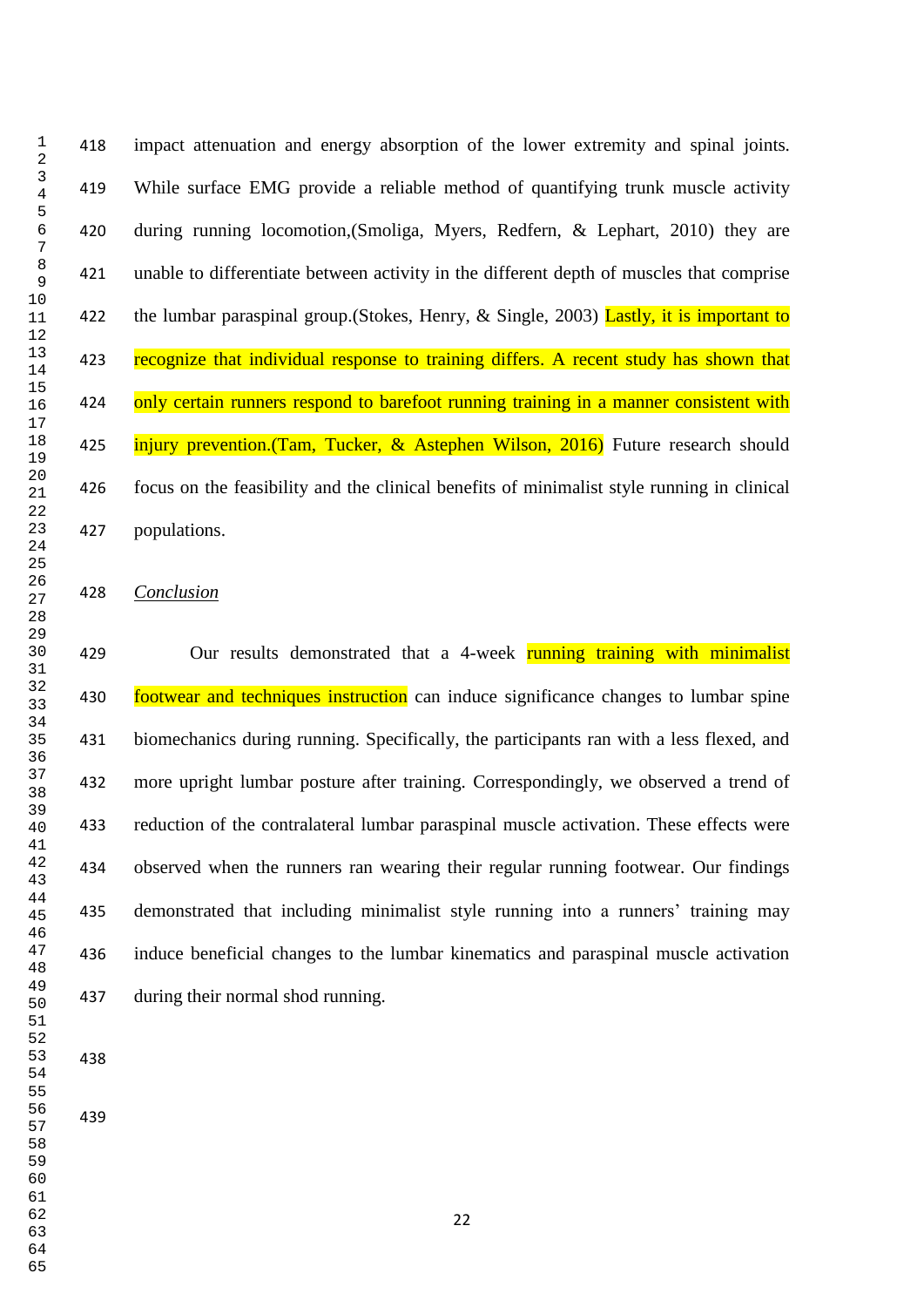<span id="page-26-9"></span><span id="page-26-8"></span><span id="page-26-7"></span><span id="page-26-6"></span><span id="page-26-5"></span><span id="page-26-4"></span><span id="page-26-3"></span><span id="page-26-2"></span><span id="page-26-1"></span><span id="page-26-0"></span> **REFERENCES** Brumitt, J. (2011). Successful rehabilitation of a recreational endurance runner: initial validation for the Bunkie test. *J Bodyw Mov Ther, 15*, 384-390. Cavanagh, P. R., & Lafortune, M. A. (1980). Ground reaction forces in distance running. *J Biomech, 13*, 397-406. De Wit, B., De Clercq, D., & Aerts, P. (2000). Biomechanical analysis of the stance phase during barefoot and shod running. *J Biomech, 33*, 269-278. Delgado, T. L., Kubera-Shelton, E., Robb, R. R., Hickman, R., Wallmann, H. W., & Dufek, J. S. (2013). Effects of foot strike on low back posture, shock attenuation, and comfort in running. *Med Sci Sports Exerc, 45*, 490-496. Derrick, T. R., & Mercer, J. A. (2004). Ground/foot impacts: measurement, attenuation, and consequences. *Med Sci Sports Exerc, 36*, 830-831. Dimitriadis, A. T., Papagelopoulos, P. J., Smith, F. W., Mavrogenis, A. F., Pope, M. H., Karantanas, A. H., Hadjipavlou, A. G., & Katonis, P. G. (2011). Intervertebral disc changes after 1 h of running: a study on athletes. *J Int Med Res, 39*, 569-579. Divert, C., Mornieux, G., Baur, H., Mayer, F., & Belli, A. (2005). Mechanical comparison of barefoot and shod running. *Int J Sports Med, 26*, 593-598. Garbutt, G., Boocock, M. G., Reilly, T., & Troup, J. D. (1990). Running speed and spinal shrinkage in runners with and without low back pain. *Med Sci Sports Exerc, 22*, 769- 772. Gonzalez, P., Akuthota, V., Min, S. J., & Sullivan, W. J. (2006). The Prevalence of Low Back Pain in Recreational Distance Runners. *Med Sci Sports Exerc, 38*, S349-S349. Hamill, J., Gruber, A. H., & Derrick, T. R. (2014). Lower extremity joint stiffness characteristics during running with different footfall patterns. *Eur J Sport Sci, 14*, 130- 136.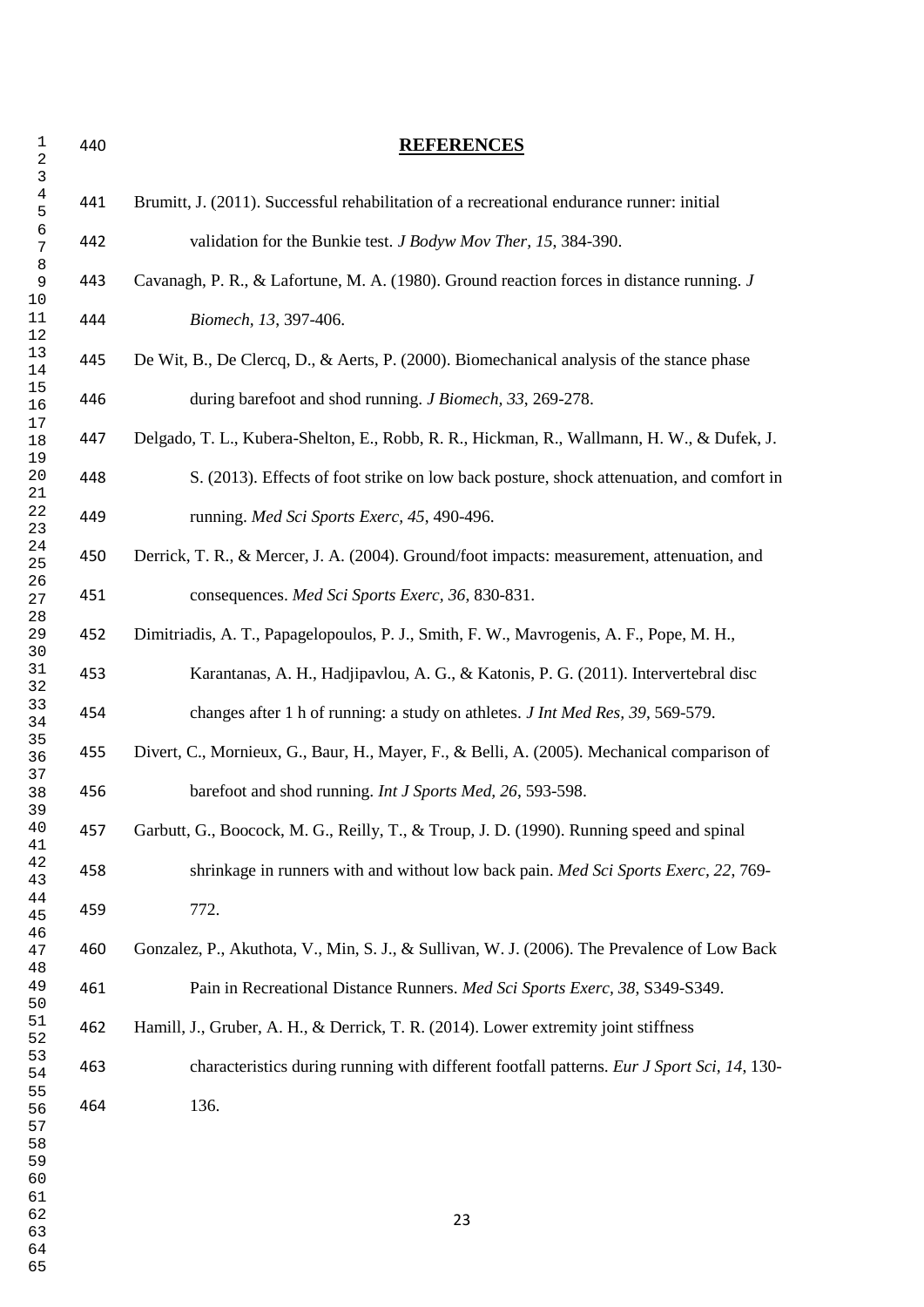<span id="page-27-9"></span><span id="page-27-8"></span><span id="page-27-7"></span><span id="page-27-6"></span><span id="page-27-5"></span><span id="page-27-4"></span><span id="page-27-3"></span><span id="page-27-2"></span><span id="page-27-1"></span><span id="page-27-0"></span> Hamill, J., Moses, M., & Seay, J. (2009). Lower extremity joint stiffness in runners with low back pain. *Res Sports Med, 17*, 260-273. Hammill, R. R., Beazell, J. R., & Hart, J. M. (2008). Neuromuscular consequences of low back pain and core dysfunction. *Clin Sports Med, 27*, 449-462, ix. Jenkins, D. W., & Cauthon, D. J. (2011). Barefoot running claims and controversies: a review of the literature. *J Am Podiatr Med Assoc, 101*, 231-246. Kienbacher, T., Paul, B., Habenicht, R., Starek, C., Wolf, M., Kollmitzer, J., Mair, P., & Ebenbichler, G. (2015). Age and gender related neuromuscular changes in trunk flexion-extension. *J Neuroeng Rehabil, 12*, 3. Kuriyama, N., & Ito, H. (2005). Electromyographic functional analysis of the lumbar spinal muscles with low back pain. *J Nippon Med Sch, 72*, 165-173. Lamppa, R. (2014). Running USA Annual Marathon Report. In. Mercer, J. A., Vance, J., Hreljac, A., & Hamill, J. (2002). Relationship between shock attenuation and stride length during running at different velocities. *Eur J Appl Physiol, 87*, 403-408. Merletti, R., Rau, G., Disselhorst-Klug, C., Stegeman, i. D. F., & Hagg, G. M. (2016). Surface Electromyography for the Non-Invasive Assessment of Muscles (SENIAM). In: Biomedical Health and Research Program (BIOMED II) of the European Union. Miller, E. E., Whitcome, K. K., Lieberman, D. E., Norton, H. L., & Dyer, R. E. (2014). The effect of minimal shoes on arch structure and intrinsic foot muscle strength. *J Sport Health Sci, 3*, 74-85. Nielsen, R. O., Parner, E. T., Nohr, E. A., Sorensen, H., Lind, M., & Rasmussen, S. (2014). Excessive progression in weekly running distance and risk of running-related injuries: an association which varies according to type of injury. *J Orthop Sports Phys Ther, 44*, 739-747.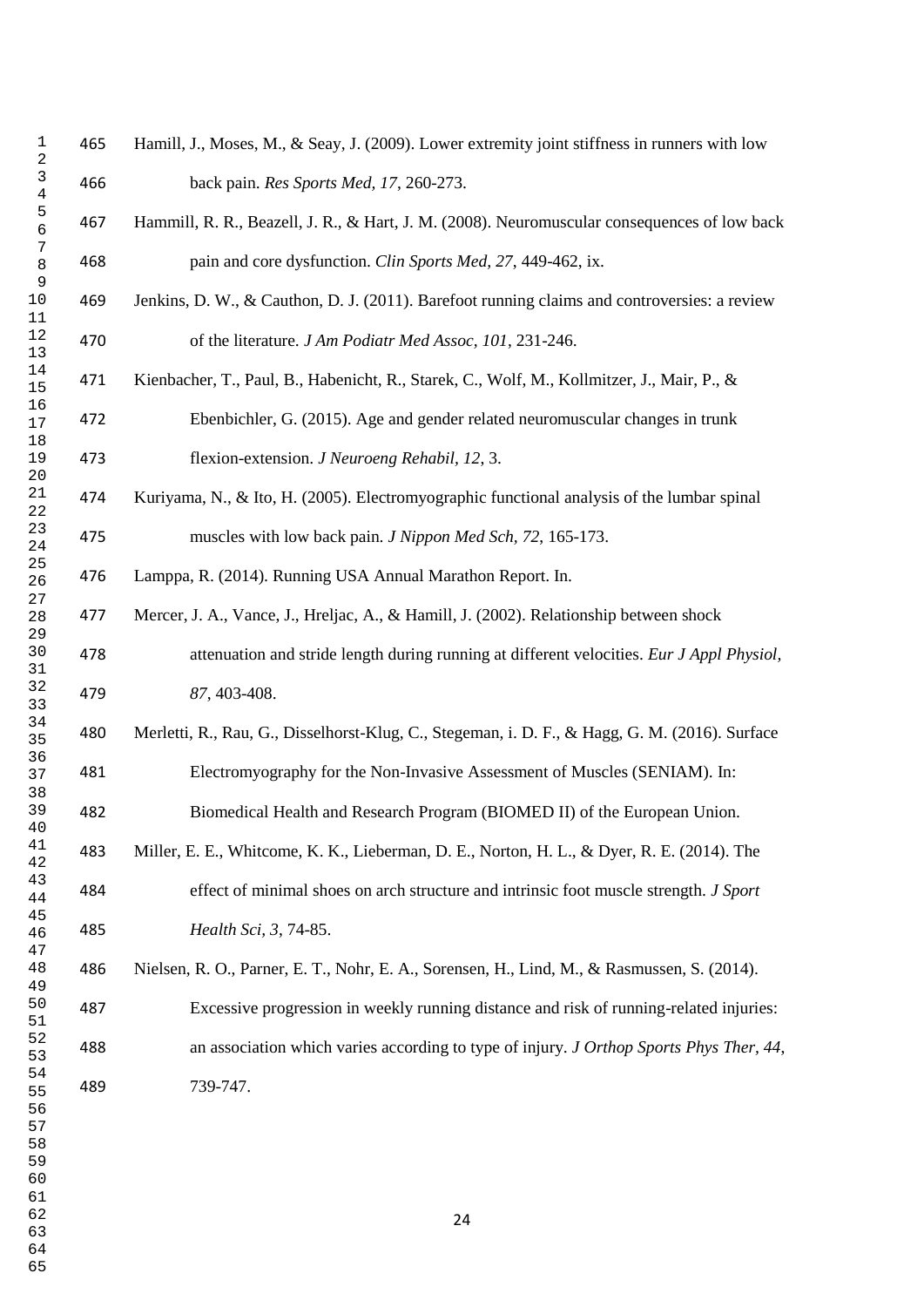<span id="page-28-0"></span> NSGA. (2011). National Sporting Goods Association: Sports Participation - Ranked by Total Participation. In.

- <span id="page-28-1"></span> Perkins, K. P., Hanney, W. J., & Rothschild, C. E. (2014). The risks and benefits of running barefoot or in minimalist shoes: a systematic review. *Sports Health, 6*, 475-480.
- <span id="page-28-9"></span> Ridge, S. T., Johnson, A. W., Mitchell, U. H., Hunter, I., Robinson, E., Rich, B. S., & Brown, S. D. (2013). Foot bone marrow edema after a 10-wk transition to minimalist running shoes. *Med Sci Sports Exerc, 45*, 1363-1368.
- <span id="page-28-2"></span> Rixe, J. A., Gallo, R. A., & Silvis, M. L. (2012). The barefoot debate: can minimalist shoes reduce running-related injuries? *Curr Sports Med Rep, 11*, 160-165.
- <span id="page-28-3"></span> Robbins, S. E., & Hanna, A. M. (1987). Running-related injury prevention through barefoot adaptations. *Med Sci Sports Exerc, 19*, 148-156.
- <span id="page-28-4"></span> Robillard, J. (2010). *The barefoot running book : a practical guide to the art and science of barefoot & minimalist shoe running*. Michigan: Jason Robillard.
- <span id="page-28-5"></span> Robillard, J. (2012). *The barefoot running book : the art and science of barefoot and minimalist shoe running*. New York: Plume.
- <span id="page-28-10"></span> Ryan, M., Elashi, M., Newsham-West, R., & Taunton, J. (2014). Examining injury risk and pain perception in runners using minimalist footwear. *Br J Sports Med, 48*, 1257-1262.
- <span id="page-28-6"></span> Saunders, S. W., Schache, A., Rath, D., & Hodges, P. W. (2005). Changes in three dimensional lumbo-pelvic kinematics and trunk muscle activity with speed and mode of

<span id="page-28-7"></span>locomotion. *Clin Biomech (Bristol, Avon), 20*, 784-793.

- Schache, A. G., Blanch, P., Rath, D., Wrigley, T., & Bennell, K. (2002). Three-dimensional angular kinematics of the lumbar spine and pelvis during running. *Hum Mov Sci, 21*, 273-293.
- <span id="page-28-8"></span> Schache, A. G., Blanch, P. D., Rath, D. A., Wrigley, T. V., & Bennell, K. L. (2005). Are anthropometric and kinematic parameters of the lumbo-pelvic-hip complex related to running injuries? *Res Sports Med, 13*, 127-147.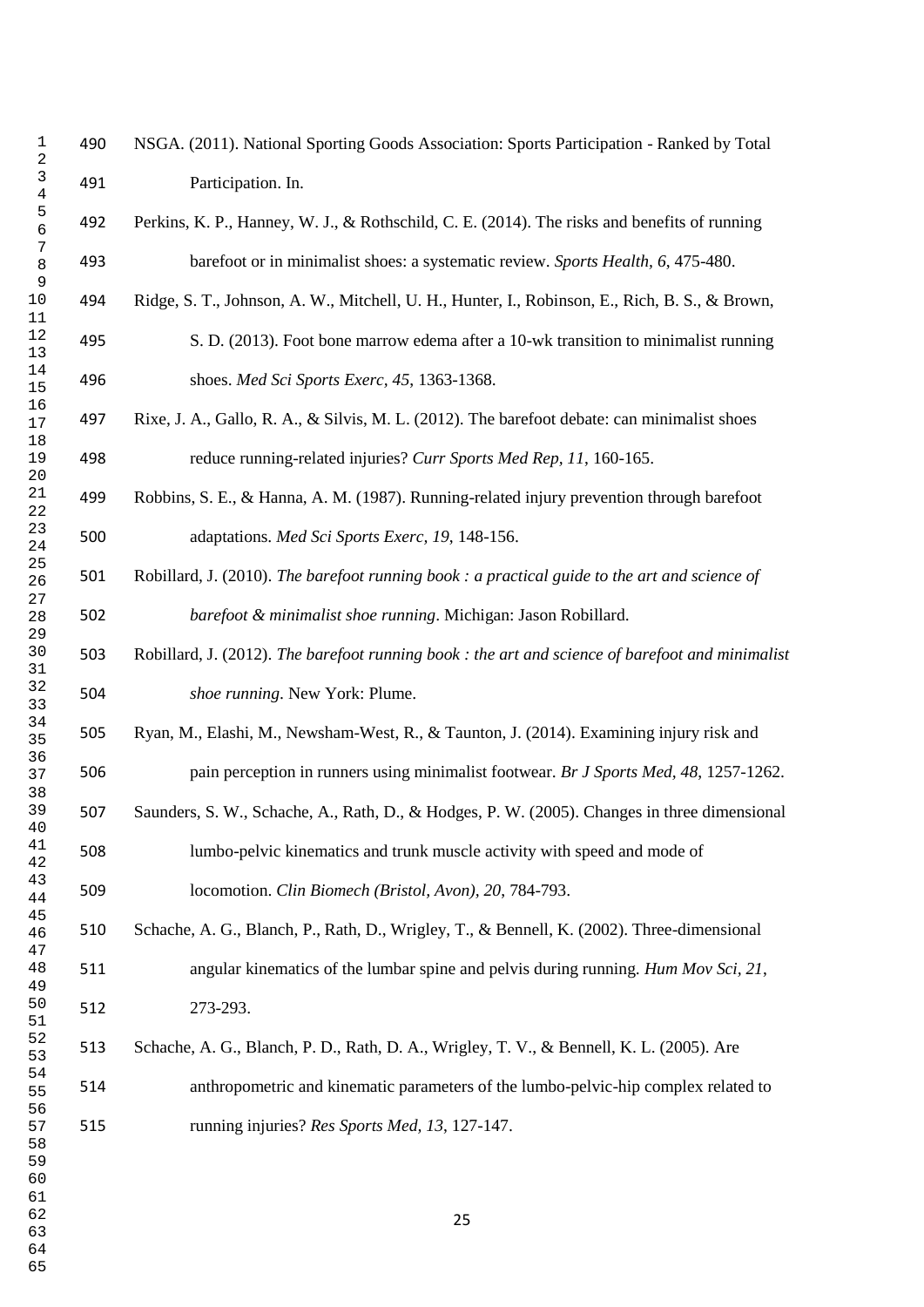<span id="page-29-8"></span><span id="page-29-7"></span><span id="page-29-6"></span><span id="page-29-5"></span><span id="page-29-4"></span><span id="page-29-3"></span><span id="page-29-2"></span><span id="page-29-1"></span><span id="page-29-0"></span>

| 1<br>$\sqrt{2}$                                    | 516 | Schache, A. G., Blanch, P. D., Rath, D. A., Wrigley, T. V., Starr, R., & Bennell, K. L. (2001).  |
|----------------------------------------------------|-----|--------------------------------------------------------------------------------------------------|
| $\mathsf 3$<br>$\overline{\mathbf{4}}$             | 517 | A comparison of overground and treadmill running for measuring the three-                        |
| 5<br>б                                             | 518 | dimensional kinematics of the lumbo-pelvic-hip complex. Clin Biomech (Bristol,                   |
| 7<br>8                                             | 519 | Avon), 16, 667-680.                                                                              |
| 9<br>10<br>11                                      | 520 | Smoliga, J. M., Myers, J. B., Redfern, M. S., & Lephart, S. M. (2010). Reliability and precision |
| 12<br>13                                           | 521 | of EMG in leg, torso, and arm muscles during running. J Electromyogr Kinesiol, 20,               |
| 14<br>15                                           | 522 | e1-9.                                                                                            |
| 16<br>17                                           | 523 | Stokes, I. A., Henry, S. M., & Single, R. M. (2003). Surface EMG electrodes do not accurately    |
| 18<br>19<br>20                                     | 524 | record from lumbar multifidus muscles. Clin Biomech (Bristol, Avon), 18, 9-13.                   |
| 21<br>22                                           | 525 | Tam, N., Astephen Wilson, J. L., Noakes, T. D., & Tucker, R. (2014). Barefoot running: an        |
| 23<br>24                                           | 526 | evaluation of current hypothesis, future research and clinical applications. Br J Sports         |
| 25<br>26                                           | 527 | Med, 48, 349-355.                                                                                |
| 27<br>28<br>29                                     | 528 | Tam, N., Tucker, R., & Astephen Wilson, J. L. (2016). Individual Responses to a Barefoot         |
| $30$<br>31                                         | 529 | Running Program: Insight Into Risk of Injury. Am J Sports Med, 44, 777-784.                      |
| 32<br>33                                           | 530 | van der Hulst, M., Vollenbroek-Hutten, M. M., Rietman, J. S., Schaake, L., Groothuis-            |
| 34<br>35                                           | 531 | Oudshoorn, K. G., & Hermens, H. J. (2010). Back muscle activation patterns in chronic            |
| 36<br>37<br>38                                     | 532 | low back pain during walking: a "guarding" hypothesis. Clin J Pain, 26, 30-37.                   |
| 39<br>40                                           | 533 | Walter, S. D., Hart, L. E., McIntosh, J. M., & Sutton, J. R. (1989). The Ontario cohort study of |
| 41<br>42                                           | 534 | running-related injuries. Arch Intern Med, 149, 2561-2564.                                       |
| 43<br>44                                           | 535 | Yoder, T. (2013). 2013 National Runner Survey by Running USA. In.                                |
| 45<br>46<br>47                                     | 536 | Zipp, P. (1982). Recommendations for the Standardization of Lead Positions in Surface            |
| 48<br>49                                           | 537 | Electromyography. European Journal of Applied Physiology and Occupational                        |
| 50<br>51                                           | 538 | Physiology, 50, 41-54.                                                                           |
| 52<br>53<br>54<br>55<br>56<br>57<br>58<br>59<br>60 | 539 |                                                                                                  |
| 61<br>62<br>63                                     |     | 26                                                                                               |